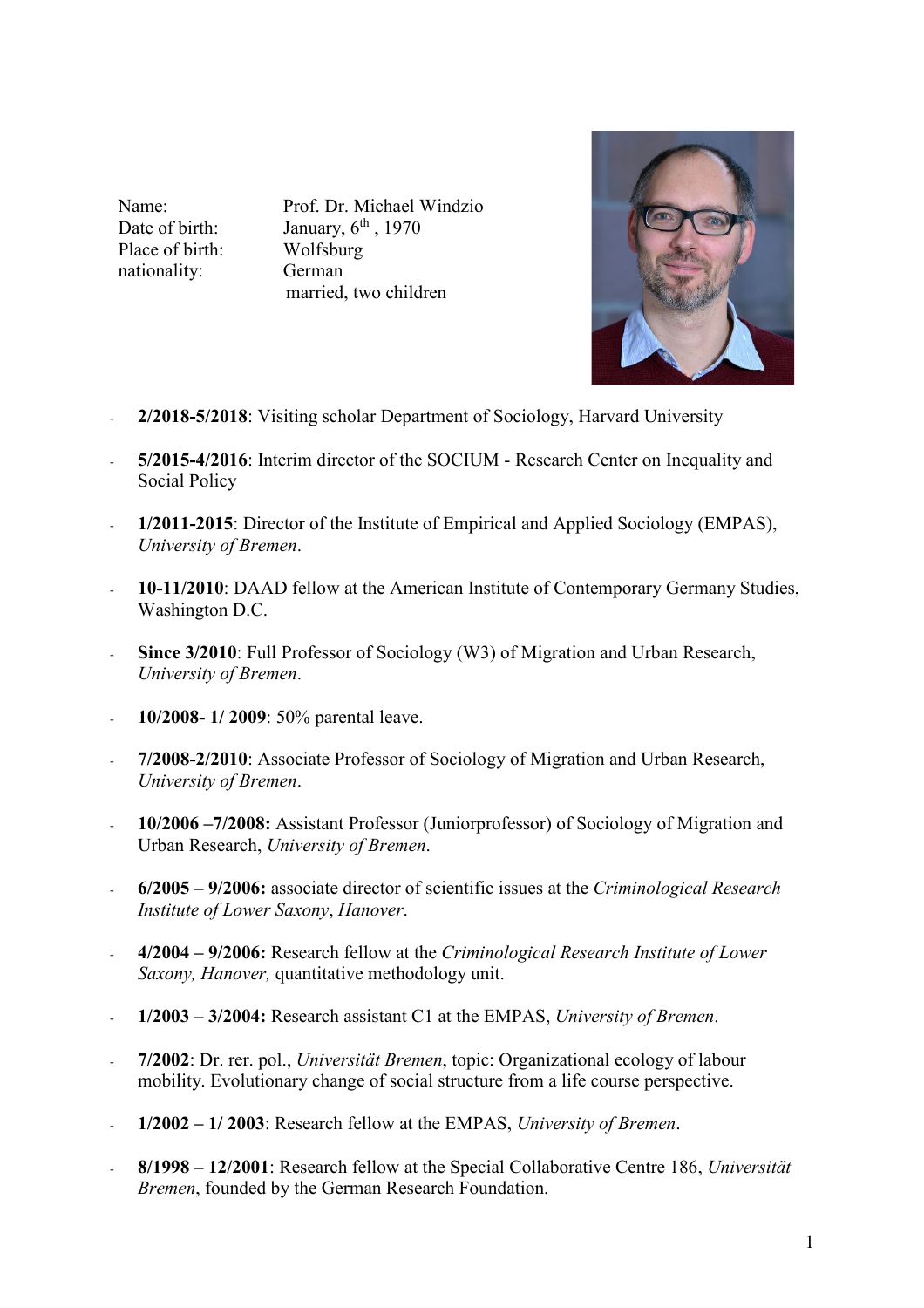- **8/1998**: M.A. Sociology and Political Sciences, *University of Heidelberg, Germany*
- **1990 1998**: Studies in Sociology, Psychology, Political Science and Education at the University of Heidelberg, Germany

## **Grants**

- Ethnically discriminating attitudes in employee networks of public institutions. B09 collaborative project "racism as a threat to social cohesion", Federal Ministry of the Interior, € 171.490.-
- The global dynamics of inclusiveness and scope of services in public education, with Kerstin Martens), DFG, SFB 1342 "Global Dynamics of Social Policy", Project A05. 500.000 €. https://www.socialpolicydynamics.de/
- Segmentation and mutual perception of social milieus (with Betina Hollstein), Project BRE F 03, Research Institute Social Cohesion (FGZ), BMBF, 495.650.-  $\epsilon$
- Moving for the Kids and the consequences for residential segregation. The perceiced quality of schools and neighborhoods as a determinant of residential mobility of immigrant and native families (with Johannes Huinink), DFG-Einzelförderung,  $295.200 - \epsilon$
- The Global Development, Diffusion and Transformation of Education Systems, with *Kerstin Martens*), DFG, SFB 1342 "*Global Dynamics of Social Policy*", Project A05. 500.000 €. https://www.socialpolicydynamics.de/
- Social Networks in schools and their effects on upper-secondary educational grades, choice of university programmes and occupational choices ( Die Rolle schulbezogener sozialer Netzwerke für Abiturleistung und Berufswahl einer sozial und ethnisch heterogenen Schülerschaft, with *Dirk Fornahl*), BMBF. 359.515,00 €.
- DAAD fellowship at the American Institute of Contemporary German Studies, Washington D.C., 10.000.- USD
- Internationalization of Education Policy. Consequences of the PISA Study and the Bologna Process, with Kerstin *Martens*, Project C4, DFG-Collaborative Research Center 597, 565.000.- €
- , Dynamics of social assimilation of immigrant children in multiplex peer networks.", with Matthias *Wingens*, DFG-Einzelförderung, 170.000.- €
- Integration and Inequality in Educational Institutions. Conference fund from the T. H. Marshall Fellowship Programmes, 10.000.-  $\epsilon$
- Education and Crime. Report for the Bertelsmann-Stiftung, with Dirk *Baier*, Kriminologisches Forschungsinstitut Nds., 5000.-  $\epsilon$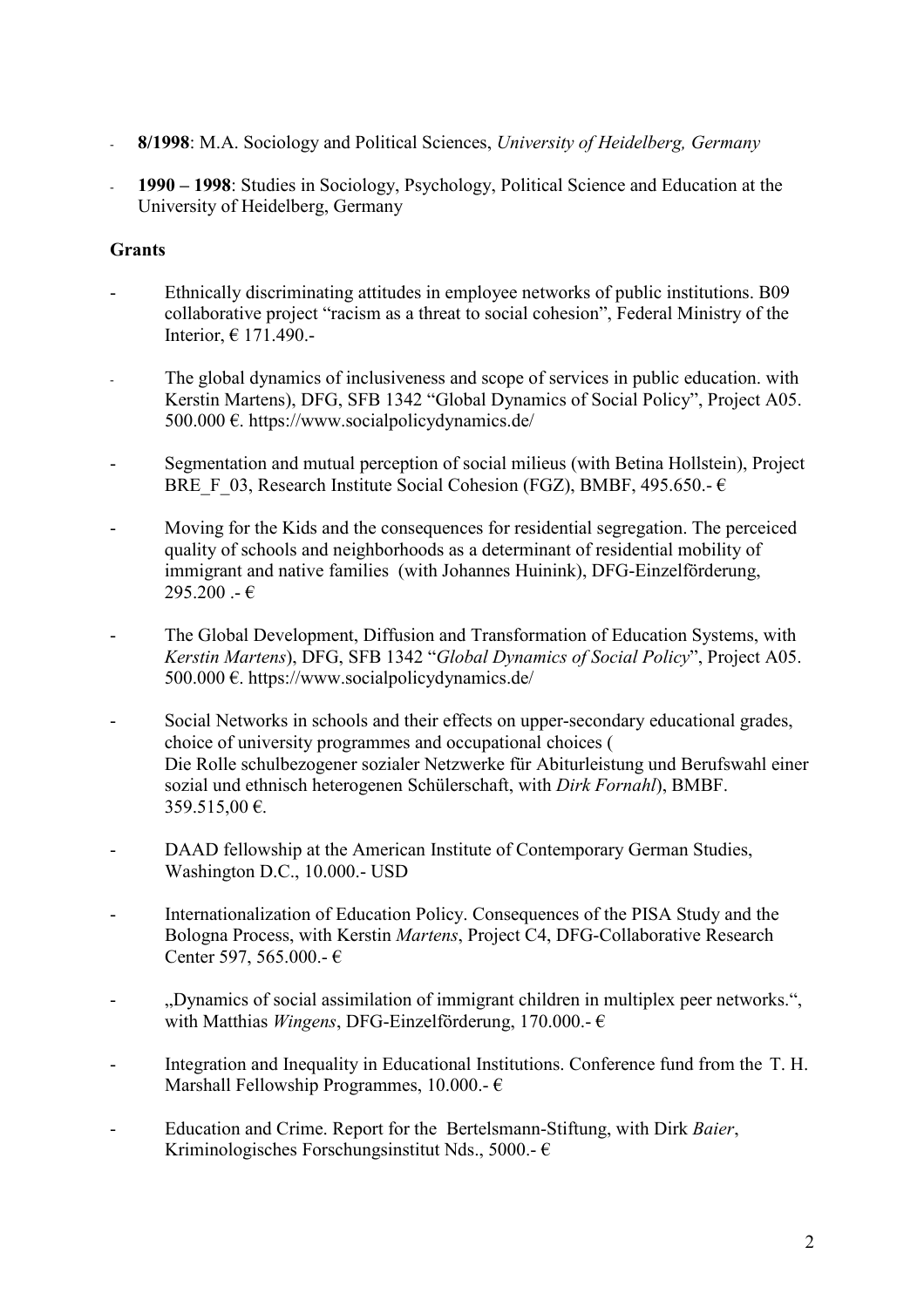- Leaving parental home. Natives and Turkish immigrants in Germany compared, with Can *Aybek*. (2008-2010) Das Bundesinstitut für Bevölkerungsforschung beim Statistischen Bundesamt, funded by the German Ministery of Interior, 46.710.-  $\epsilon$
- Migration and Inequality: Integration Opportunities between Institution and Biography, with Matthias *Wingens*. 8 doctoral sholarships from the Hans-Böckler- Stiftung for the BIGSSS, 2008-2011, 300.000.-  $\epsilon$ .
- Survey on regional dialects in northern Germany. Consulting service for the "Institut für niederdeutsche Sprache", Bremen, 2300.**-** €.

Date

- Urban contexts of mass communication in transition to modernity: Ecological determinants of founding and dissolution of newspapers from 1848 to 1850 Research grant, Universität Bremen, 2500.**-** €

|    |              |             |                               |                                                                                                                                                                                                                         | Dale                |               |         |
|----|--------------|-------------|-------------------------------|-------------------------------------------------------------------------------------------------------------------------------------------------------------------------------------------------------------------------|---------------------|---------------|---------|
|    | surname      | given name  | 1st or 2nd                    | status                                                                                                                                                                                                                  | complet.            | origin        | country |
| 1. | <b>Baier</b> | <b>Dirk</b> | 1st<br>Schülerbefragungen     | completed<br>Ausmaß, Entwicklung und Bedingungsfaktoren von<br>Jugenddelinquenz - Erkenntnisse bundesweiter                                                                                                             | 27.10.2011          | <b>KFN</b>    | Germany |
|    | 2 Rabold     | Susan       | 1st                           | completed<br>Zum Einfluss interethnischer Freundschaften auf Gewalt<br>Trends deutscher und nicht deutscher Jugendlicher. Eine<br>empirische Analyse unter besonderer Berücksichtigung<br>sozial räumlicher Bedingungen | 23.3.2011           | <b>KFN</b>    | Germany |
|    | 3 Kart       | Mehmet      | 1st<br>Integrationspotentiale | completed<br>Lebenslagen von Jugendlichen in benachteiligten Quartieren<br>Bremens. Kontexteffekte auf Konflikt und                                                                                                     | 07.11.2013 external |               | Germany |
|    | 4 DaRocha    | Francisco   | 1st                           | completed<br>Zum Problem der Land-Stadt-Migration im Nordosten<br>Brasiliens. Die Gemeinden Tauà (CE) und Picos (PI)                                                                                                    | 18.12.2013 external |               | Germany |
|    | 5 Teltemann  | Janna       | 1st                           | completed<br>Gleichheit oder Leistung? Wie Bildungssysteme,<br>Wohlfahrtsregime und Integrationspolitiken die<br>Schulleistungen junger Migranten beeinflussen                                                          | 07.12.2012 fellow   |               | Germany |
|    | 6 Lersch     | Phillip     | 1st                           | completed<br>Outcomes of Residential Relocations over the Life Course:<br>Longitudinal Evidence from England and Germany                                                                                                | 19.12.2012 BIGSSS   |               | Germany |
|    | 7 Neitzert   | Alina       | 1st<br>to Turkey              | completed<br>Return Migration of Second-Generation Turks from Germany                                                                                                                                                   | 26.06.2019 BIGSSS   |               | Germany |
|    | 8 Schunck    | Reinhard    | 1st                           | completed<br>Transnational Activities and Immigrant Integration                                                                                                                                                         | 22.12.2011          | <b>BIGSSS</b> | Germany |
|    | 9 Zhang      | Chenjian    | 1st                           | completed<br>Institutional change and the evolution of entrepreneurial<br>networks: A comparison of two Chinese start-up cohorts                                                                                        | 12.10.2012 BIGSSS   |               | China   |

#### **Doctoral students**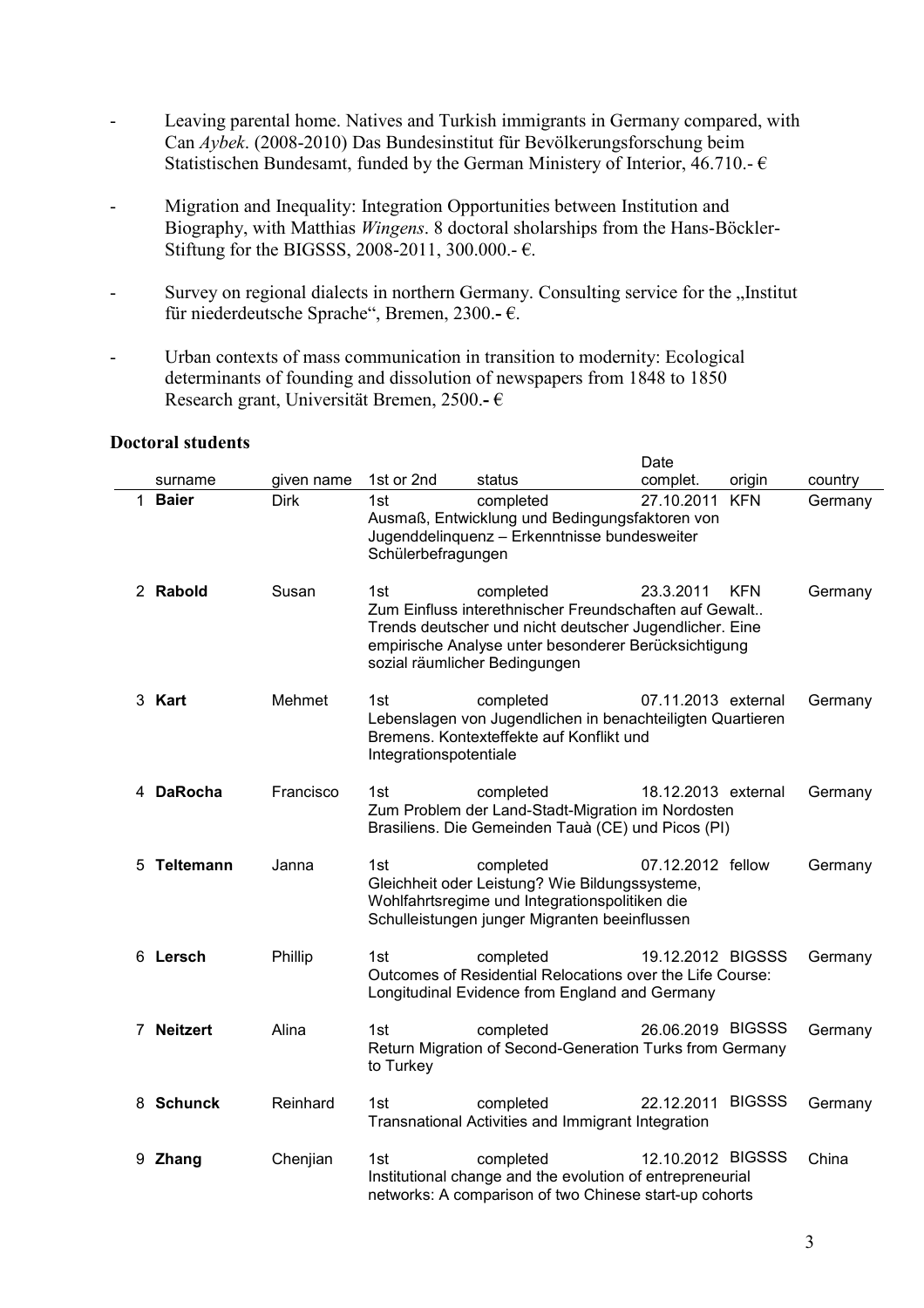| 10 Winterhagen  | Jenni       | 1st<br>Deutschland                        | completed<br>Transnationales Engagement und Integration: Die<br>kroatischen Migrantengemeinden der katholischen Kirche in                                      | 17.01.2013 BIGSSS    |               | Germany        |
|-----------------|-------------|-------------------------------------------|----------------------------------------------------------------------------------------------------------------------------------------------------------------|----------------------|---------------|----------------|
| 11 Vytskotskaya | Volha       | 2 <sub>nd</sub><br>highly skilled workers | completed<br>Who goes, who stays, who returns? Migration journeys of                                                                                           | 16.07.2010 BIGSSS    |               | <b>Belarus</b> |
| 12 Laguna       | Elma        | 1st<br>Migration in the Philippines       | completed<br>Intergenerational Exchange of Support and International                                                                                           | 15.02.2013 BIGSSS    |               | Phillipines    |
| 13 Rebbegiani   | Fatma       | 1st                                       | completed 6.05.2019<br>Studienentscheidungen von Abiturienten türkischer Herkunft                                                                              |                      | <b>BIGSSS</b> | Germany        |
| 14 Celik        | Cetin       | 2 <sub>nd</sub>                           | completed<br>The Process of Leaving School and Meaning of Schooling.<br>The Case of Turkish School-Leavers in Germany                                          | 01.11.2011 BIGSSS    |               | Turkey         |
| 15 Gansbergen   | Anna        | 1st                                       | completed<br>Integration von Kindern mit Migrationshintergrund                                                                                                 | 26.10.2015 fellow    |               | Germany        |
| 16 Bicer        | Enis        | 1st                                       | accepted                                                                                                                                                       |                      | fellow        | Germany        |
| 17 Schmelzer    | Paul        | 2 <sub>nd</sub>                           | completed<br>Consequences of job mobility on employment careers in the<br>early working life in Germany and the United Kingdom                                 | 11.11.2011 Göttingen | Uni           | Germany        |
| 18 Witte        | <b>Nils</b> | 1st                                       | completed<br>Crossing the boundary - Naturalisation decisions of Turkish<br>immigrants and their descendants in Germany                                        | 15.07.2015 BIGSSS    |               | Germany        |
| 19 Trommer      | Maximilian  | 1st<br>heterogenen Schülerschaft          | accepted<br>Die Rolle schulbezogener sozialer Netzwerke für<br>Abiturleistung und Berufswahl einer sozial und ethnisch                                         |                      | fellow        | Germany        |
| 20 Zentarra     | Annabell    | 1st                                       | completed<br>Die Folgen der ethnischen Zusammensetzung von<br>Peernetzwerken im Übergang von der<br>Grundschule in die Sekundarstufe                           | 10.10.2016 BIGSSS    |               | Germany        |
| 21 Hansimaier   | Michael     | 2nd                                       | completed<br>Soziale Desorganisation, soziales Kapital und Kriminalität                                                                                        | 22.04.2014 KFN       |               | Germany        |
| 22 Hoppe        | Lukas       | 2nd                                       | completed<br>15.09.2017<br>Poverty dynamics of immigrants                                                                                                      |                      | <b>BIGSSS</b> | Germany        |
| 23 Dochow       | Stephan     |                                           | completed 08.02.2019<br><b>Residential Context Effects on Attitudes Towards</b>                                                                                |                      | <b>BIGSSS</b> | Germany        |
| 24 Kiontke      | Katharina   | Immigration                               | completed<br>Die Bedeutung sozialer Netzwerke für den<br>Berufswahlprozess junger Erwachsener - Eine sozial-<br>kognitive und netzwerkanalytische Untersuchung | 17.01.2018 fellow    |               | Germany        |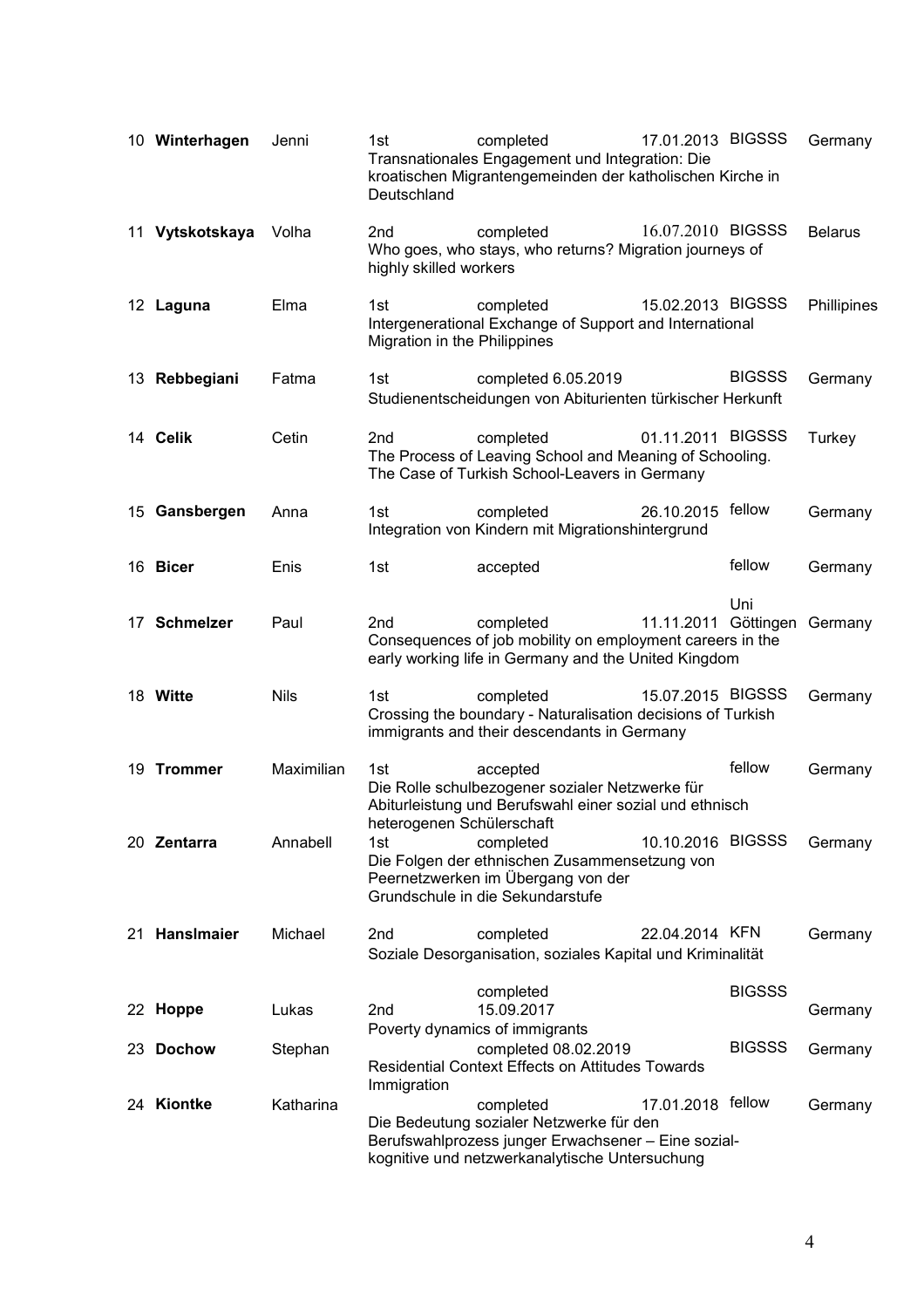#### **Reviewer**

Netherlands Organisation for Scientific Research (NWO) Volkswagenstiftung Jubiläumsfonds der Stadt Wien für die ÖAW Wiener Wissenschafts-, Forschungs- und Technologiefons DFG- Deutsche Forschungsgemeinschaft Leibnitzgesellschaft

American Sociological Review British Journal of Developmental Psychology Ethnic and Racial Studies European Sociological Review Hamburg Review of Social Sciences International Journal of Intercultural Relations Journal for Labour Market Research (ZAFO) Journal of Ethnic and Migration Studies Journal of Housing and the Built Environment Journal of Youth Studies Kölner Zeitschrift für Soziologie und Sozialpsychologie Österreichische Zeitschrift für Soziologie Punishment & Society Social Networks Social Semiotics Sociology of Education Soziale Welt Zeitschrift für Soziologie

## **Adiminstration and Commitees**

- Selection committee:
	- W3 Professor of Psychology (Personality and Diagnostics) (2017) W3 Professor of Psychology (General Psychology) (2017) W3 Professor of Psychology (Psychological Methods) (2017) W3 Professor of Psychology (Clinical Psychology) (2017)
- Fachbereichsrat des FB 08 der Universität Bremen, 2007-2015
- Selection committee: W3 Professor of Sociology (Qualitative Methods and Micro-Sociology) (2013)
- Selection committee: W3 Professor of Sociology (Social Structure and Family) (2013)
- Selection committee: W2 Professor of Human Geography (2011).
- Selection committee: W3 Professor of Sociological Theory (2008).
- Selection committee: W1 Professor of Sociology, social inequality, Education, labour market (2008).
- Selection committee: W2 Professor of Economic Geography (2007)
- Selection committee: W3 Professor of Sociology, "Theory and empirical research on the social structure" (2003)
- Chair of Exams Committee, Bachelor Sociology, ongoing since 2009.

## **Teaching**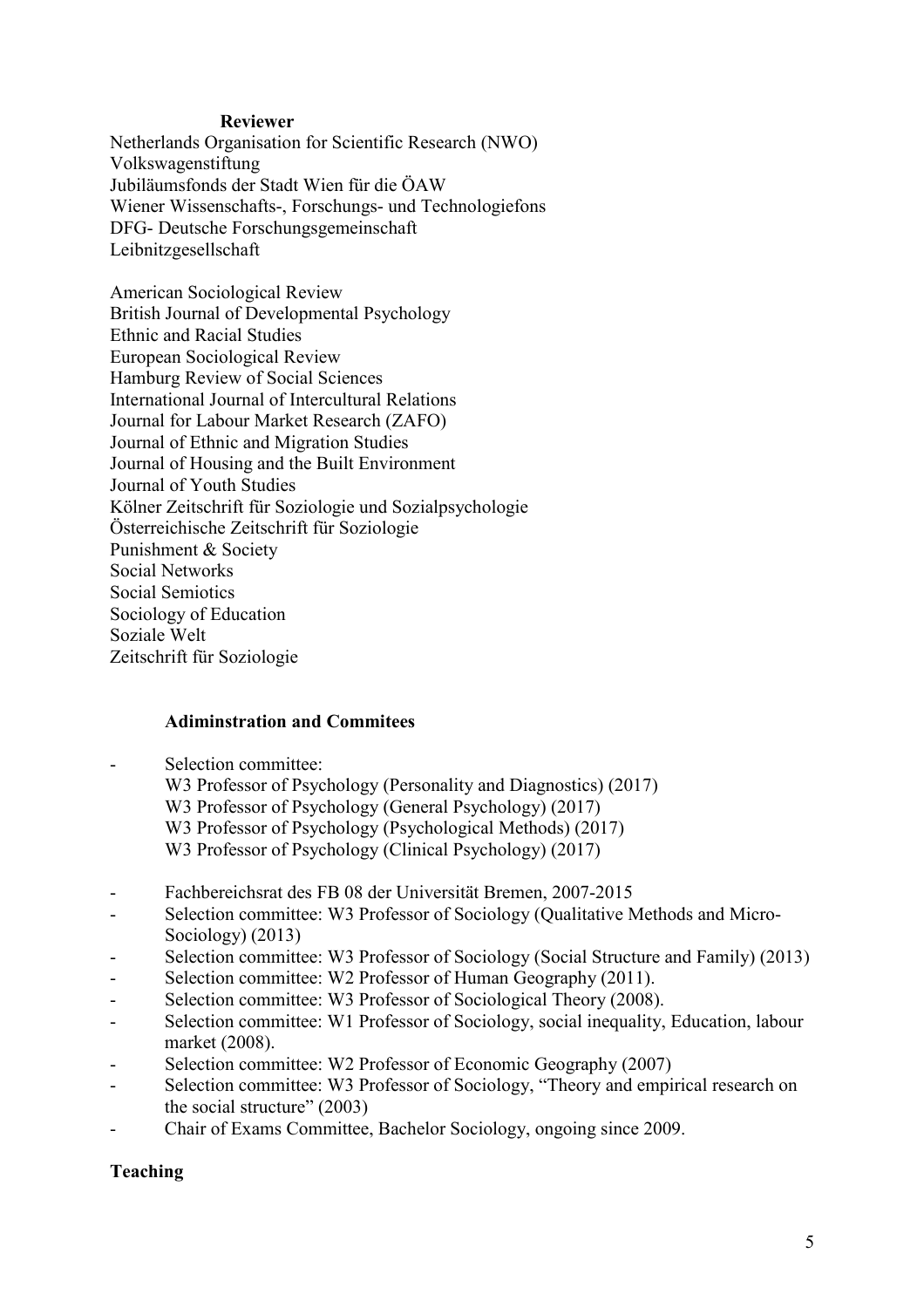## **Lectures**

- Sociology of migration (*regularly*)
- Migration and urban structure (*regularly*)
- City, Migration, Integration: doing research with the ALLBUS 2006
- Empirical urban sociology
- Categorical data, panel- and event history analysis (MA sociology  $&$  social research) (*regularly*)
- Advanced social science statistics (MA urban and regional development) (*regularly*)
- Immigrant integration between social structure and individual action. "Ethnic groups", ethnic boundaries and social production functions (*in English*)
- Social Networks: Theory, analysis and first steps in statistical modeling (*in English*)
- Advanced event history analysis (*in English*)

## **Courses**

- Causal Analysis with Panel Data: Potentials and Limitations, GESIS Spring Seminar 06.- 10.03.2017 (*in English*, with Marco Giesselmann)
- Urban development and migration (MA sociology & social research) (*regularly*)
- Empirical studies in migration and urban research (MA urban and regional development) (*regularly*)
- Building a Rasch-Scale "Openness for cultural and religious diversity. Basics in the theory of integration, methods and problems of measurement, and application using R"
- Construction of reality: mind, ideology and social order
- Basic concepts in sociology
- Niklas Luhmann's systems theory
- Introduction into sociology
- Economy, institutions and organizations
- Religion and Society

# **Publications**

## **Edited Volumes**

Michael Windzio, Ivo Mossig, Fabian Besche-Truthe, and Helen Seitzer (eds.) (2021): *Networks and Geographies of Global Social Policy Diffusion. Culture, Economy and Colonial Legacies.* Cham: Palgrave Macmillan, 272 p.

Martens, Kerstin, and Michael Windzio (eds) (2021). *Global Pathways to Education – Cultural Spheres, Networks, and International Organizations*. Basingstoke: Palgrave Macmillan, 318 p.

Martens, K., Knodel, Ph., Windzio, M. (eds.) (2014): *Internationalization Processes in Education Policy*. Palgrave McMillan

Bicer, E., Windzio, M., Wingens, M. (Hrsg.) (2014*): Soziale Netzwerke, Sozialkapital und ethnische Grenzziehungen im Schulkontext*. Wiesbaden: Springer VS.

Windzio, M. (ed.) (2013): *Integration and Inequality in Educational Institutions*. Dordrecht: Springer.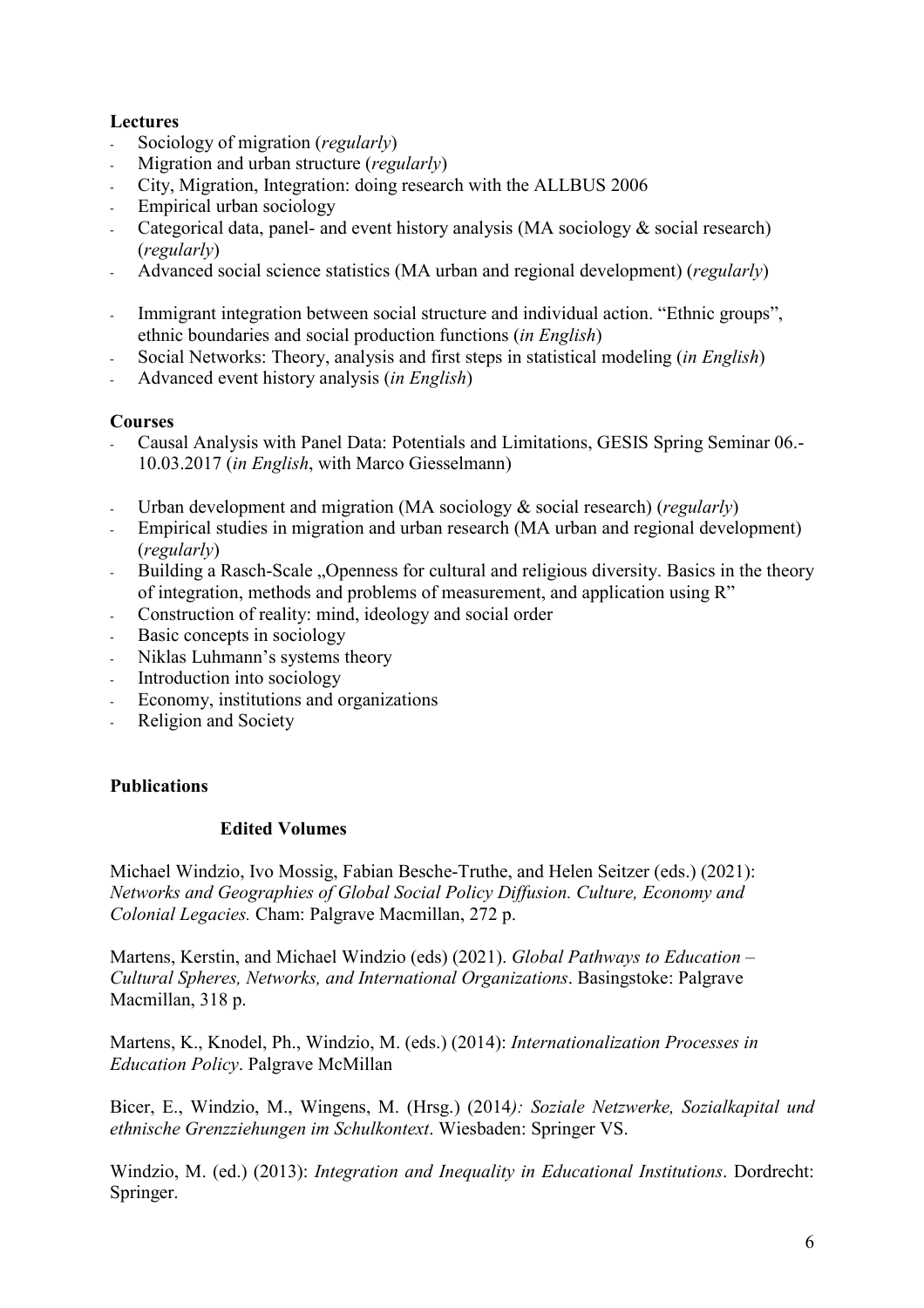Wingens, M, Windzio, M., De Valk, H., Aybek, Can (eds.) (2011): *A Life-Course Perspective on Migration and Integration*. Springer.

Martens, K., Nagel, A., Windzio, M., Weymann, A. (eds.) (2010): *Transformation of Education Policy. National Responses to the PISA Study and the Bologna Process*. Houndmills: Palgrave.

Hillmann, F., Windzio, M. (Hrsg.) (2008): *Migration und städtischer Raum: Chancen und Risiken von Segregation und Integration*. Verlag Barbara Budrich.

## **Monographs**

Windzio, M. (2013): *Regressionsmodelle für Zustände und Ereignisse*. Wiesbaden: VS Verlag.

Giesselmann, M., Windzio, M. (2012): *Regressionsmodelle zur Analyse von Paneldaten*. Wiesbaden: VS Verlag.

Windzio, M., Aybek, Can (2012): *Erwachsen werden in der Einwanderungsgesellschaft. Der Auszug aus dem Elternhaus bei jungen Erwachsenen türkischer und deutscher Herkunft*. Beiträge zur Bevölkerungswissenschaft 43. Wiesbaden: Ergon.

Windzio, M. (2003): *Organisation, Strukturwandel und Arbeitsmarktmobilität. Untersuchungen zum evolutionären Wandel der Sozialstruktur*. Wiesbaden: Westdeutscher Verlag.

Windzio, M. (2000): *Ungleichheiten im Erwerbsverlauf. Individuelle Ressourcen, soziale Schließung und vakante Positionen als Determinanten beruflicher Karrieren*. Herbolzheim: Centaurus.

## **Journals (English)**

Vögtle, E., Windzio, M. (2022): The 'Global South' in the transnational student mobility network. Effects of institutional instability, reputation of the higher education systems, postcolonial ties, and culture. *Globalisation, Societies and Education* doi.org/10.1080/14767724.2022.2047900

Windzio, M., R. Heiberger (2022): The social ecology of intergenerational closure in school class networks. Socio-spatial conditions of parents' norm generation and their effects on students' interpersonal conflicts. *Social Networks* **57** doi.org/10.1016/j.socnet.2021.12.009

Erhard, L., Heiberger, R., Windzio, M. (2022): Diverse Effects of Mass Media on Concerns about Immigration: New Evidence from Germany, 2001–2016. *European Sociological Review* doi.org/10.1093/esr/jcab063

Windzio, M. (2021): Causal inference in collaboration networks using propensity score methods. *Quality & Quantity* **55**, 295–313. doi:10.1007/s11135-020-01005-6.

Windzio, M., Teney, C., Lenkewitz, S. (2021): A network analysis of intra-EU migration flows: how regulatory policies, economic inequalities and the network-topology shape the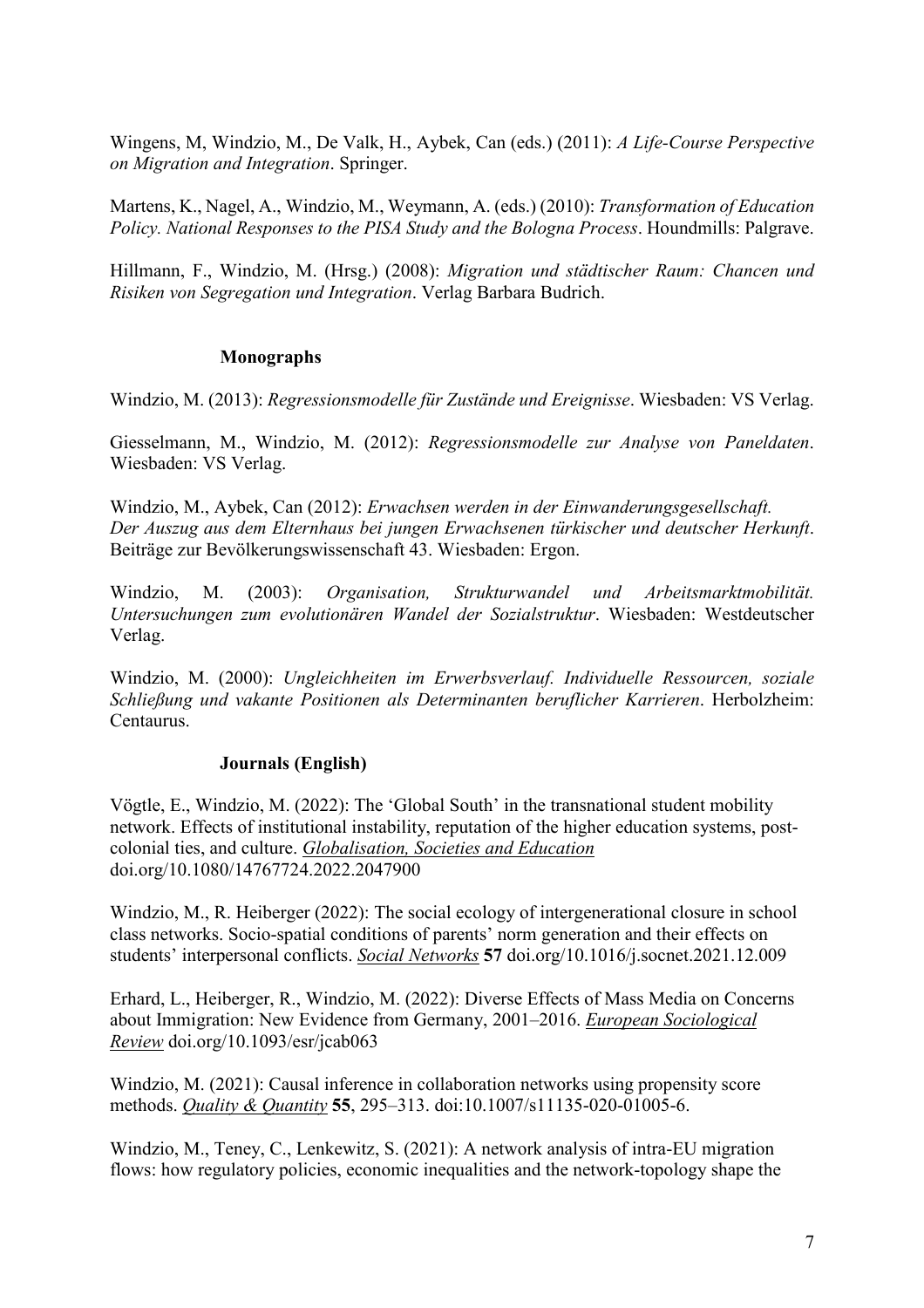intra-EU migration space. *Journal of Ethnic and Migration Studies* **47**, 5, 951–969. doi.org/10.1080/1369183X.2019.1643229

Windzio, M. (2020): The 'social brain', reciprocity and social network segregation along ethnic boundaries. *Human Nature* **31**, 443–461 https://doi.org/10.1007/s12110-020-09382-5

Windzio, M., Oeltjen, M., Blanksma, A. (2020): Moving for diversity or moving for the kids? The micro-dynamics of residential relocations during family formation of immigrants and natives. *Frontiers in Sociology* **5** doi.org/10.3389/fsoc.2020.538946

Vögtle, E., Windzio, M. (2020): Looking for freedom? Networks of international student mobility and countries' levels of democratization. *The Geographical Journal* **186:** 103–115**.** DOI:10.1111/geoj.12329

Windzio, M. (2019): Quantitative methods of life course research: Make use of diversity, but always know what you are doing. *Advances in Life Course Research* **41**, doi.org/10.1016/j.alcr.2019.04.013

Teltemann, J., Windzio, M. (2019): The impact of marketisation and spatial proximity on reading performance: international results from PISA 2012. *Compare*, **49**, 5, 777-794

Windzio, M., Tommer, Maximilian (2019): Not just by walking distance: Residential Segregation and Children's Network Integration in the City of Bremen. *Urban Afffairs Review*, **55**, 4, 1153-1174

Windzio, M. (2018): Social exchange and integration into visits-at-home networks: Effects of third-party intervention and residential segregation on boundary-crossing. *Rationality & Society* **30**, 4, 491-513

Windzio, M. (2018): The network of global migration 1990-2013. Using ERGMs to test theories of migration between countries. *Social Networks* **53**: 20-29

Vögtle, E., Windzio, M. (2016). Networks of International Student Mobility: Enlargement and Consolidation of the European Transnational Education Space? *Higher Education* **72:** 723– 741.

Windzio, M., Aybek, C. (2015): Marriage, norm-orientations and leaving parental home: Turkish immigrant and native families in Germany. *Comparative Population Studies* **40**(2), 105-130

Windzio, M. (2015): Immigrant children and their parents: Is there an intergenerational interdependence of integration into social networks? *Social Networks* **40,**1, 197-206.

Windzio, M., Wingens, M. (2014): Religion, friendship networks, and home visits of immigrant and native children. *Acta Sociologica* **57**,1, 59–75

Windzio, M., Bicer, E. (2013): Are we just friends? Immigrant integration into high- and lowcost social networks. *Rationality & Society* **25**,2, 123-145

Windzio, M. (2012): Integration of immigrants' children into inter-ethnic friendship networks: The role of "intergenerational openness". *Sociology* **46**,2, 258-271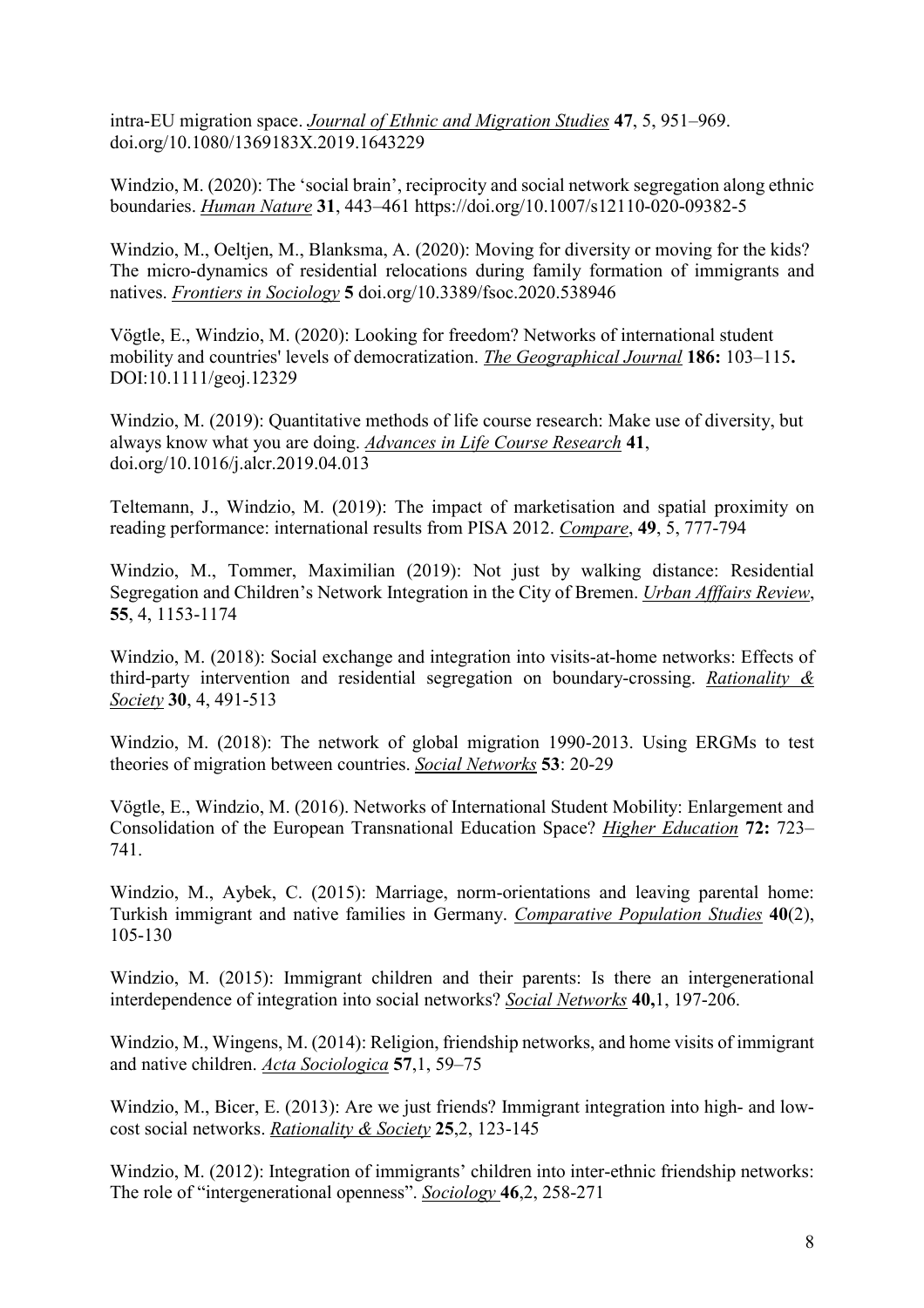Windzio, M., Baier, D. (2009): Violent behaviour of juveniles in a multi-ethnic society: Effects of personal characteristics, urban areas and immigrants' peer networks. *Journal of Ethnicity in Criminal Justice* **7**, 237–270.

Windzio, M. (2008): Social structures and actors: The application of multilevel analysis in migration research. *Romanian Journal of Population Studies* **2**,1, 113-138.

Hosser, D., Windzio, M., Greve, W. (2008): Guilt and Shame as Predictors of Recidivism: A Longitudinal Study with Young Prisoners. *Criminal Justice and Behaviour* **35**, 138-152.

Windzio, M. (2008): Organizational ecology of immigrant employment and organizational buffer zones: Who leaves first when the organization gets into trouble? *Social Science Research* **37**, 1171-1187.

Hosser, D., Raddatz, S., Windzio, M. (2007): Child Maltreatment, Revictimization, and Violent Behavior. *Violence and Victims* **22**, 319-334

Windzio, M. (2006): The Problem of Time Dependent Explanatory Variables at the Context-Level in Discrete Time Multilevel Event History Analysis. A Comparison of Models Considering Mobility Between Local Labour Markets as an Example. *Quality & Quantity* **40,** 175-185.

Windzio, M. (2006): Is there a deterrent effect of pains of imprisonment? The impact of 'social costs' of first incarceration on the hazard rate of recidivism. *Punishment & Society* **8,** 341-364.

Pfeiffer, C., Windzio, M., M. Kleimann (2005): Media use and its impacts on crime perception, sentencing attitudes and crime policy. *European Journal of Criminology* **2,** 259-285

Sackmann, R., Windzio, M., Wingens, M. (2001): Unemployment and Social Mobility in East Germany. *International Journal of Sociology and Social Policy* **21,** 92-117.

#### **Journals (German)**

Windzio, M., Hirsch, Th., Baier, D. (2020): Kultur der Ehre und Religion. Gewaltakzeptierende Geschlechterrollenorientierungen muslimischer Jugendlicher. *Soziale Welt* **71** (4) 440-474

Oeltjen, M., Windzio, M., (2019). Räumliche Segregation durch ungleiche Bildungskontexte? *Kölner Zeitschrift für Soziologie und Sozialpsychologie* **71** (4), 651–675.

Teltemann, J.; Dabrowski, S.; Windzio, M. (2015): Räumliche Segregation von Familien mit Migrationshintergrund in deutschen Großstädten: Wie stark wirkt der sozioökonomische Status? *Kölner Zeitschrift für Soziologie und Sozialpsychologie* **67**, S. 83–103.

Unger, R., Giersiepen, K., Windzio, M. (2015): Pflegebedürftigkeit im Lebensverlauf. Der Einfluss von Familienmitgliedern und Freunden als Versorgungsstrukturen auf die funktionale Gesundheit und Pflegebedürftigkeit im häuslichen Umfeld. In *Kölner Zeitschrift für Soziologie und Sozialpsychologie*, Sonderheft "Demographie", Hrsg. v. K. Hank und M. Kreyenfeld.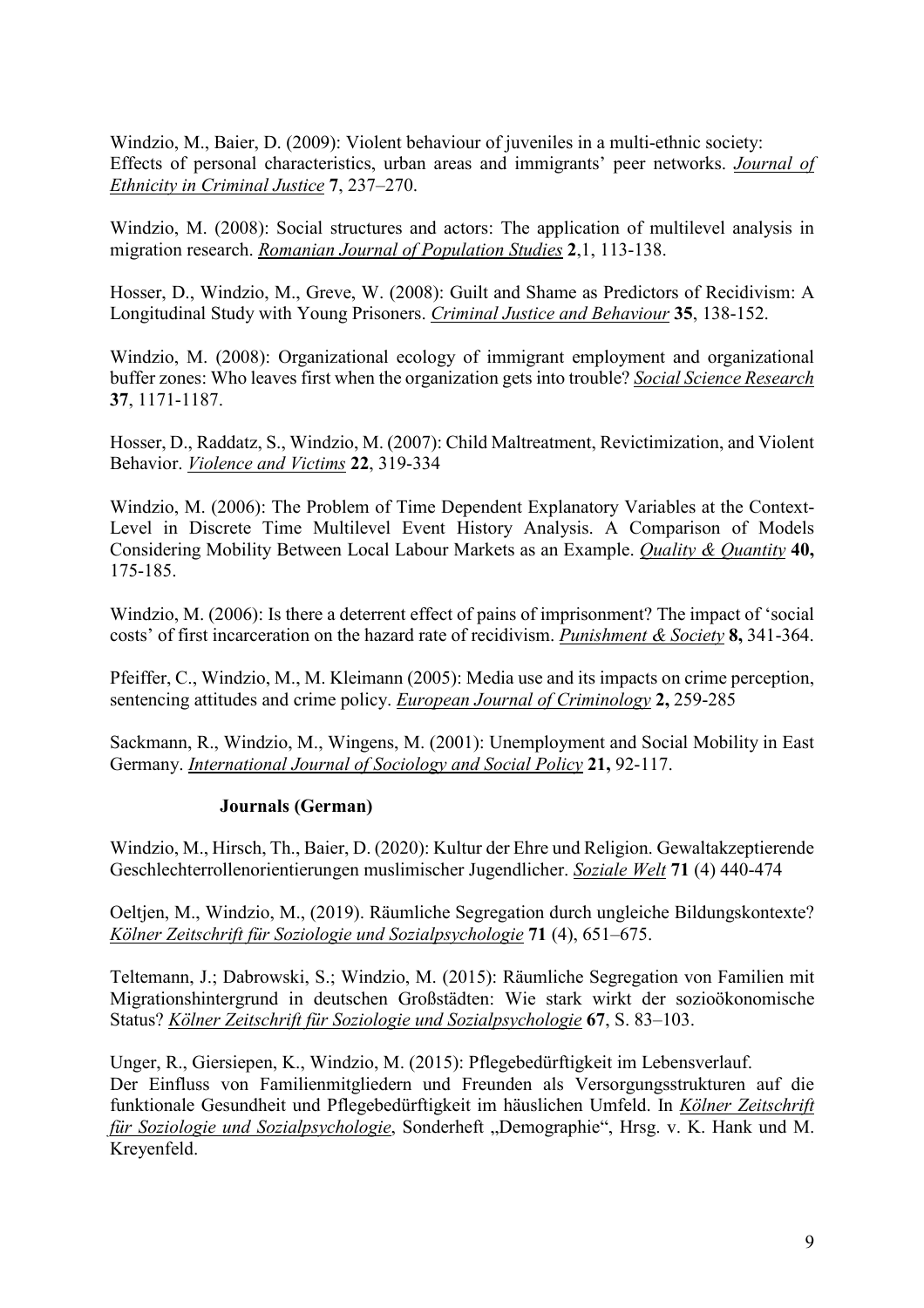Teltemann, J., Windzio, M. (2014): Individuelle und institutionelle Bedingungen gescheiterter Bildungsinvestitionen: Bildungsarmut im internationalen Vergleich. *WSI Mitteilungen* **67**: 609- 619.

Bieber, T.; Martens, K.; Niemann, D.; Windzio, M. (2014): Grenzenlose Bildungspolitik? Empirische Evidenz für PISA als weltweites Leitbild für nationale Bildungsreformen. *Zeitschrift für Erziehungswissenschaft* **14**, 141–166.

Giesselmann, M., Windzio, M. (2014): Paneldaten in der Soziologie: Fixed Effects Paradigma und empirische Praxis in Panelregression und Ereignisanalyse. *Kölner Zeitschrift für Soziologie und Sozialpsychologie* **66**, 95-113

Teltemann, J., Windzio, M. (2011) Die "kognitive Exklusion" junger Migranten im Ländervergleich: Effekte institutioneller und sozialstruktureller Faktoren. *Berliner Journal für Soziologie* **21,** 335-361.

Winkler, N.; Zentarra, A., Windzio, M. (2011): Homophilie unter guten Freunden. Starke und schwache Freundschaften zwischen Kindern mit Migrationshintergrund und einheimischen Peers. *Soziale Welt* **62**, 25–43

Schunck, R., Windzio, M. (2009): Ökonomische Selbstständigkeit von Migranten in Deutschland: Effekte der sozialen Einbettung in Nachbarschaft und Haushalt. *Zeitschrift für Soziologie* **38**: 111-128.

Windzio, M. (2007): Regionale Arbeitslosigkeit und Distanz zur Grenze: Individual- und Kontexteffekte auf die Abwanderung von Arbeitskräften von Ost- nach Westdeutschland. *Schmollers Jahrbuch* **127**: 553-583.

Windzio, M., Kleimann, M. (2006): Die kriminelle Gesellschaft als mediale Konstruktion? Mediennutzung, Kriminalitätswahrnehmung und Einstellung zum Strafen. *Soziale Welt* **57**: 193-215.

Baier, D., Windzio, M. (2006): Gewalt unter Kindern im Schulkontext. *Praxis der Rechtspsychologie* **16**: 53-81.

Hosser, D., Windzio, M., W. Greve (2005): Scham, Schuldgefühle und Delinquenz. Eine Rückfallstudie mit jugendlichen Strafgefangenen. *Zeitschrift für Sozialpsychologie* **36**: 227- 238.

Pfeiffer, C., Windzio, M., M.Kleimann (2004): Die Medien, das Böse und wir. Zu den Auswirkungen der Mediennutzung auf Kriminalitätswahrnehmung, Strafbedürfnisse und Kriminalpolitik. *Monatsschrift für Kriminologie und Strafrechtsreform* **87**: 415-436.

Windzio, M. (2004): Zwischen Nord- und Süddeutschland: Die Überwindung räumlicher Distanzen bei der Arbeitsmarktmobilität. *Zeitschrift für Arbeitmarktforschung* **36**: 29-44.

Windzio, M. (2004): Kann der regionale Kontext zur "Arbeitslosenfalle" werden? Der Einfluss der Arbeitslosigkeit auf die Mobilität zwischen regionalen Arbeitsmärkten in Westdeutschland. *Kölner Zeitschrift für Soziologie und Sozialpsychologie* **56**: 256-278.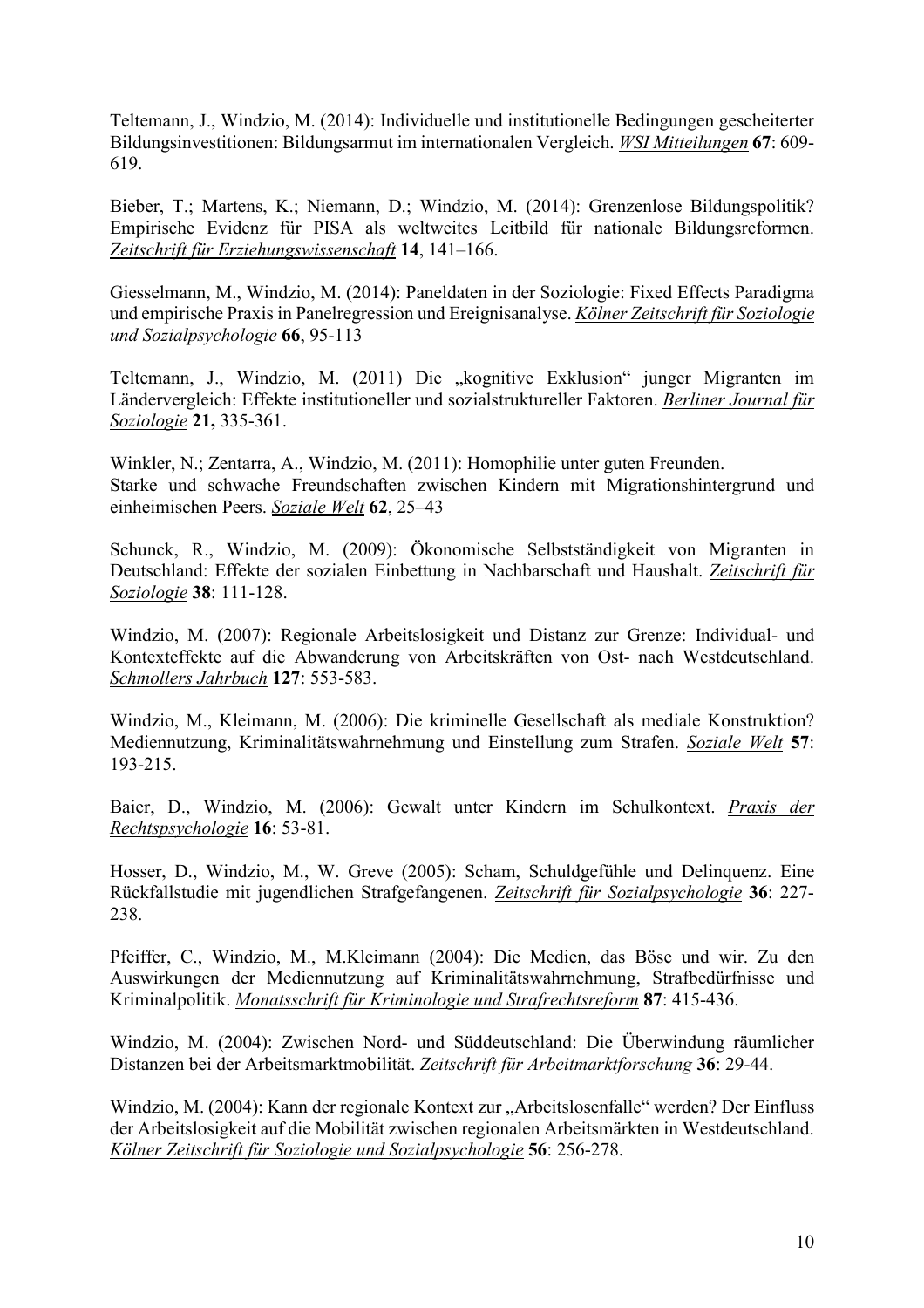Windzio, M. (2004): Ein Messwiederholungsmodell mit zufälligen Koeffizienten in der vergleichenden Forschung. Eine Anwendung am Beispiel räumlicher Determinanten der Fluktuation zwischen regionalen Arbeitsmärkten in Westdeutschland 1984-1997. *ZA-Informationen* **55**: 5-33.

Windzio, M. (2002): Die "ökologische Dynamik" der Sozialstruktur in Organisationen. Ein zweistufiges Mehrebenenmodell zum Zusammenhang von Organisationsauflösungen und Beschäftigtenmobilität. *Kölner Zeitschrift für Soziologie und Sozialpsychologie* **54**: 506-533.

Windzio, M. (2002): Über den Vergleich von Koeffizienten zwischen den Zielzuständen im "competing risk" - Modell. Richtigstellung einer Koeffizienteninterpretation in "Die 'ökologische Dynamik' der Sozialstruktur in Organisationen. *Kölner Zeitschrift für Soziologie und Sozialpsychologie* **54**: 775-776.

Windzio, M., Grotheer, M. (2002): Bleiben die Erfolgreichen übrig? Die Kombination von Sequenzmusteranalyse und log-linearen Pfadmodellen bei der Analyse des Zusammenhangs von Berufserfolg und Panelmortalität. *Zeitschrift für Soziologie* **31**: 514-521.

Windzio, M. (2001): Organisationsökologie und Arbeitsmarktmobilität im sozialen Wandel. Eine empirische Analyse am Beispiel Ostdeutschlands. *Zeitschrift für Soziologie* **30**: 116-134.

## **Edited volumes (English)**

Fabian Besche-Truthe, Helen Seitzer, and Michael Windzio. 2021. Global "Cultural Spheres" and the Introduction of Compulsory Schooling Around the World. In *International Impacts on Social Policy. Short Histories in Global Perspective* edited by Frank Nullmeier, Delia González de Reufels, Herbert Obinger, 157-170. Cham: Palgrave Macmillan.

Mossig, Ivo, Michael Windzio, Fabian Besche-Truthe, and Helen Seitzer. 2021. "Networks of global social policy diffusion: The effects of culture, economy, colonial legacies, and geographic proximity." In *Networks and Geographies of Global Social Policy Diffusion. Culture, Economy and Colonial Legacies* edited by Michael Windzio, Ivo Mossig, Fabian Besche-Truthe, and Helen Seitzer, 1-37. Cham: Palgrave Macmillan.

Seitzer, Helen, Besche-Truthe, Fabian, Michael Windzio 2021. Networks of global policy diffusion: the introduction of compulsory education. In *Networks and Geographies of Global Social Policy Diffusion. Culture, Economy and Colonial Legacies* edited by Michael Windzio, Ivo Mossig, Fabian Besche-Truthe, and Helen Seitzer, 59-81. Cham: Palgrave Macmillan.

Windzio, Michael, and Kerstin Martens 2021. The Global Development, Diffusion, and Transformation of Education Systems: Transnational Isomorphism and 'Cultural Spheres'. In *Global Pathways to Education – Cultural Spheres, Networks, and International Organizations* edited by Kerstin Martens, and Michael Windzio, 1-35. Basingstoke: Palgrave Macmillan.

Windzio, Michael, and Raphael Heiberger 2021. Talking About Education: How Topics Vary Between International Organizations. In *Global Pathways to Education – Cultural Spheres, Networks, and International Organizations* edited by Kerstin Martens, and Michael Windzio, 239-265. Basingstoke: Palgrave Macmillan.

Seitzer, Helen, Besche-Truthe, Fabian, Windzio, Michael, 2021. The Introduction of Compulsory Schooling Around the World: Global Diffusion Between Isomorphism and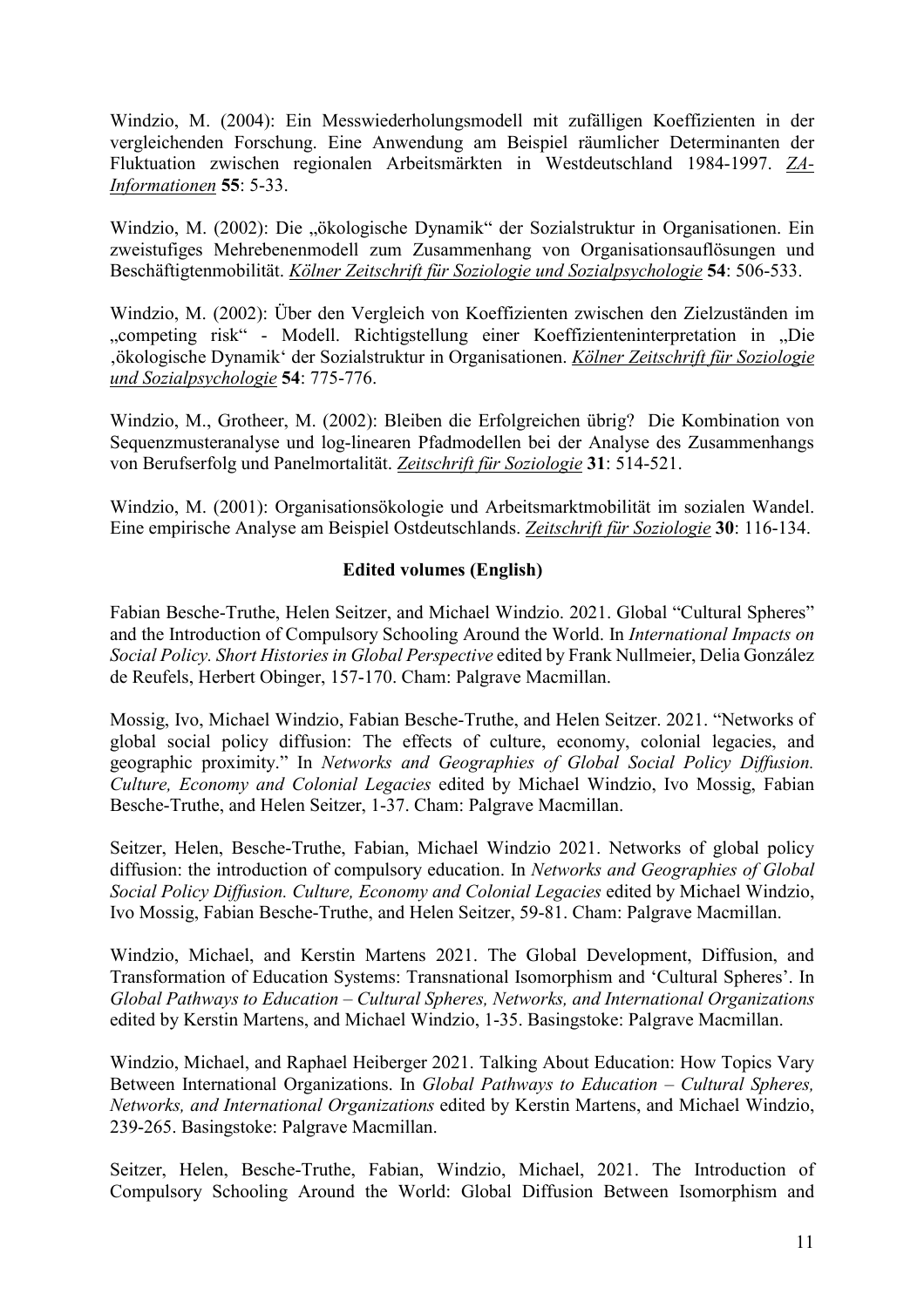'Cultural Spheres' In *Global Pathways to Education – Cultural Spheres, Networks, and International Organizations* edited by Kerstin Martens, and Michael Windzio, 37-63. Basingstoke: Palgrave Macmillan.

Seitzer, Helen, Windzio, Michael, 2021. Does Globalization Affect the Performance of Secondary Education Systems? A Co-evolution Model of Multiplex Transnational Networks and Educational Performance. In *Global Pathways to Education – Cultural Spheres, Networks, and International Organizations* edited by Kerstin Martens, and Michael Windzio, 97-125. Basingstoke: Palgrave Macmillan.

Windzio, M. (2016): Children's and Adolescents' Peer Networks and Migrant Integration. In: Robert M. Vanderbeek, Samatha Punch (eds.): *Families, Intergenerationality, and Peer Group Relations. Geographies of Children and Young People* 5, Dordrecht: Springer.

Knodel, Ph., Martens, K., Windzio, M. (2014): Outcomes and Actors' Reactions on Internationalization in Education Policy – A Theoretical Approach, In: Martens, K., Knodel, Ph., Windzio, M. (eds.): *Internationalization Processes in Education Policy*. Palgrave McMillan

Windzio, M., Knodel, Ph., Martens, K., (2014): Reforming Education Policy after PISA and Bologna – two Logics of Governance and Reactions, In: Martens, K., Knodel, Ph., Windzio, M. (eds.): *Internationalization Processes in Education Policy*. Palgrave McMillan

Windzio, M. (2013): Integration and Inequality in Educational Institutions: An Institutional Perspective. In: Michael Windzio (Hg.): *Integration and Inequality in Educational Institutions*. Dordrecht: Springer, 3-20.

Windzio, M. (2013): Conclusion: Institutional Effects on Integration and Inequality. In: Michael Windzio (Hg.): *Integration and Inequality in Educational Institutions*. Dordrecht: Springer, 299-310.

Teltemann, J.; Windzio, M. (2013): Socio-Structural Effects on Educational Poverty of Young Immigrants - An International Comparative Perspective. In: Michael Windzio (Hg.): *Integration and Inequality in Educational Institutions*. Dordrecht: Springer, 99-122.

Windzio, M. (2013): Immigrant Children's Access to Social Capital in School-Class Networks. In: Michael Windzio (Hg.): *Integration and Inequality in Educational Institutions*. Dordrecht: Springer, 191-210.

Vidal, S., Windzio, M. (2012). 'The internal migration of immigrants and ethnic minorities in Germany'. In Finney, N. and Catney, G. (Eds.) *The internal migration of immigrants and ethnic minorities in Europe*. International Population Studies Series Ashgate: London.

Windzio, M. (2011): Linked Life-Events. Leaving Parental Home in Turkish Immigrant and Native Families in Germany: In: Wingens et al., *A Life-Course Perspective on Migration and Integration*. Berlin [u.a.]: Springer, pp.187-209.

deValk, H.a; Windzio, M.; Wingens, M.; Aybek, C. (2011): Immigrant settlement and the lifecourse: An exchange of research perspectives and outlook for the future. In: Wingens et. al (Hg.): *A Life-Course Perspective on Migration and Integration*. Berlin [u.a.]: Springer, S. 283– 297.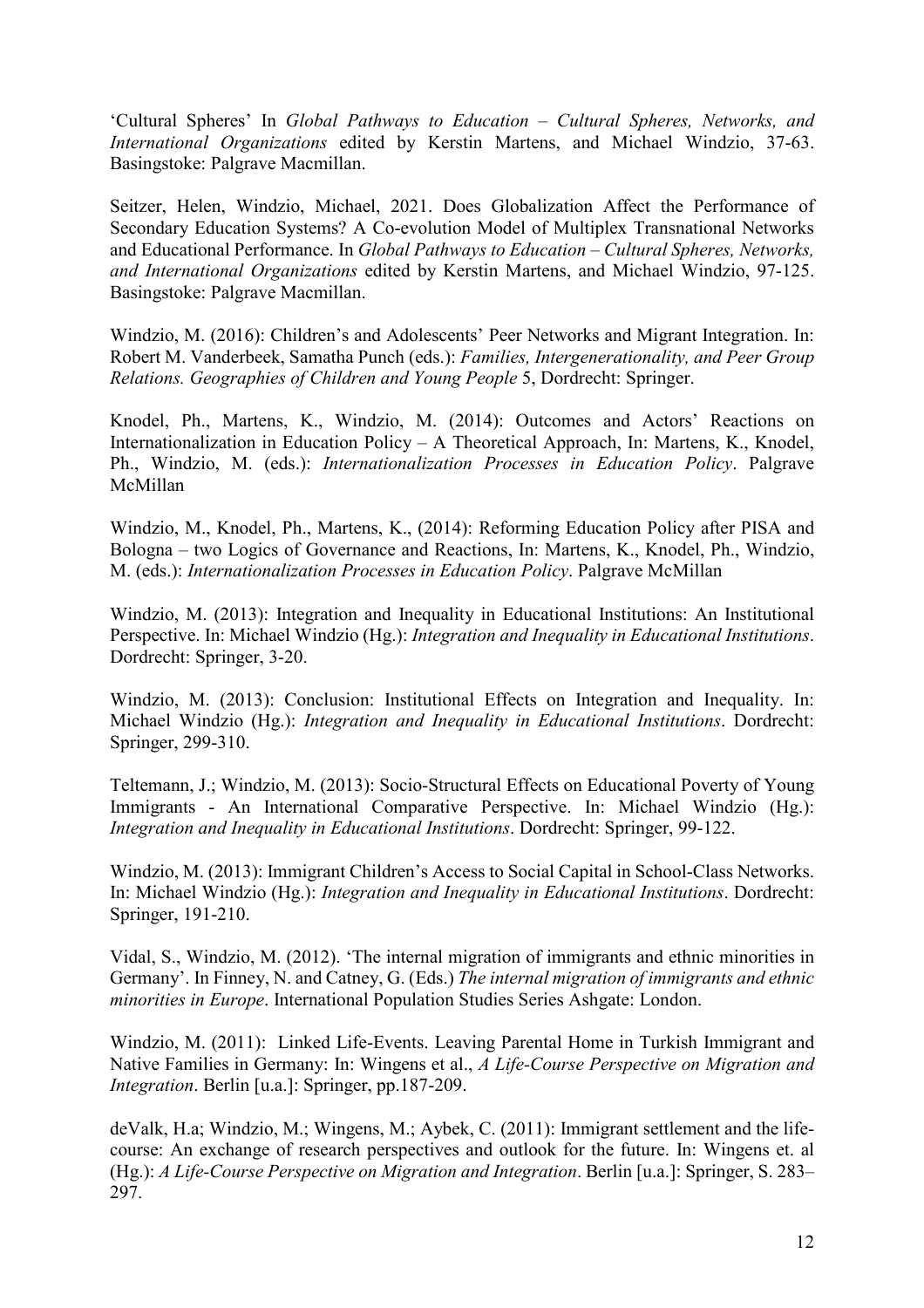Wingens, M.; deValk, H.; Windzio, M.; Aybek, C. (2011): The sociological life-course approach and research on migration and integration. In: Wingens et. al (Hg.): *A Life-Course Perspective on Migration and Integration*. Berlin [u.a.]: Springer, S. 1–26.

Jakobi, A. J., Teltemann, J., Windzio, M.(2010): The Internationalization of Education Policy in a Cross-National Perspective. In: K. Martens, A. Nagel, M. Windzio, A. Weymann: *Transformation of Education Policy. National Responses to the PISA Study and the Bologna Process*. Houndmills: Palgrave.

Nagel, A., Martens, K., Windzio, M.(2010): Introduction – Education Policy in Transformation. In: K. Martens, A. Nagel, M. Windzio, A. Weymann: *Transformation of Education Policy. National Responses to the PISA Study and the Bologna Process*. Houndmills: Palgrave.

Windzio, M., Martens, K., Nagel, A. (2010): Education Policy, Globalization and the Changing Nation State: Accelerating and Retarding Conditions. In: K. Martens, A. Nagel, M. Windzio, A. Weymann: *Transformation of Education Policy. National Responses to the PISA Study and the Bologna Process*. Houndmills: Palgrave.

Windzio, M., M. Kleimann (2009): Criminal Society and Criminal Immigrants: A Social Construction of Reality by Mass Media? Media effects on crime perception and punitive attitudes in Germany. In M. Oswald, S. Bieneck, J. Hupfeld, (eds.): *Social Psychology of Punishment of Crime*. Chichester: Wiley&Sons, S. 93-112.

Windzio, M. (2008): The "Exit Option" of Labour Migration from East to West-Germany: Individual and Contextual Determinants of Geographic Mobility of Unemployed Workers In: H. Egbert, H. Kolb (eds.): *Migrants and Markets: Migration Research Perspectives in Economics and the (other) Social Sciences*, Amsterdam University Press, S. 56-80.

Pfeiffer, C., M. Windzio, M. Kleimann (2005): Media use and its impacts on crime perception, sentencing attitudes and crime policy. In: J.D. Freilich, R. T. Guerette (eds.): *Migration, culture conflict, crime and terrorism*. Aldershot: Ashgate, S. 109-132.

Windzio, M. (2004): The Problem of Time Dependent Explanatory Variables at the Context Level in Discrete Time Multilevel Event History Analysis. A Comparison of Models Considering Mobility Between Local Labor Markets as an Example. CD of the RC33 *Sixth International Conference on Social Science Methodology, Amsterdam*, The Netherlands, August 16-20, 2004

## **Edited volumes (German)**

Vögtle, Eva Maria; Windzio, Michael (2021): Der Einfluss des Demokratieniveaus von Staaten auf ihre Attraktivität als Studiendestination: Eine netzwerkanalytische Perspektive. In: Monika Jungbauer-Gans und Anja Gottburgsen (Hg.): Migration, Mobilität und soziale Ungleichheit in der Hochschulbildung., S. 197–219.

Windzio, M. (2018). Doreian, Patrick: Mathematics and the Study of Social Relations. In: Holzer, B. und Stegbauer, C. Schlüsselwerke der Netzwerkforschung, Springer VS.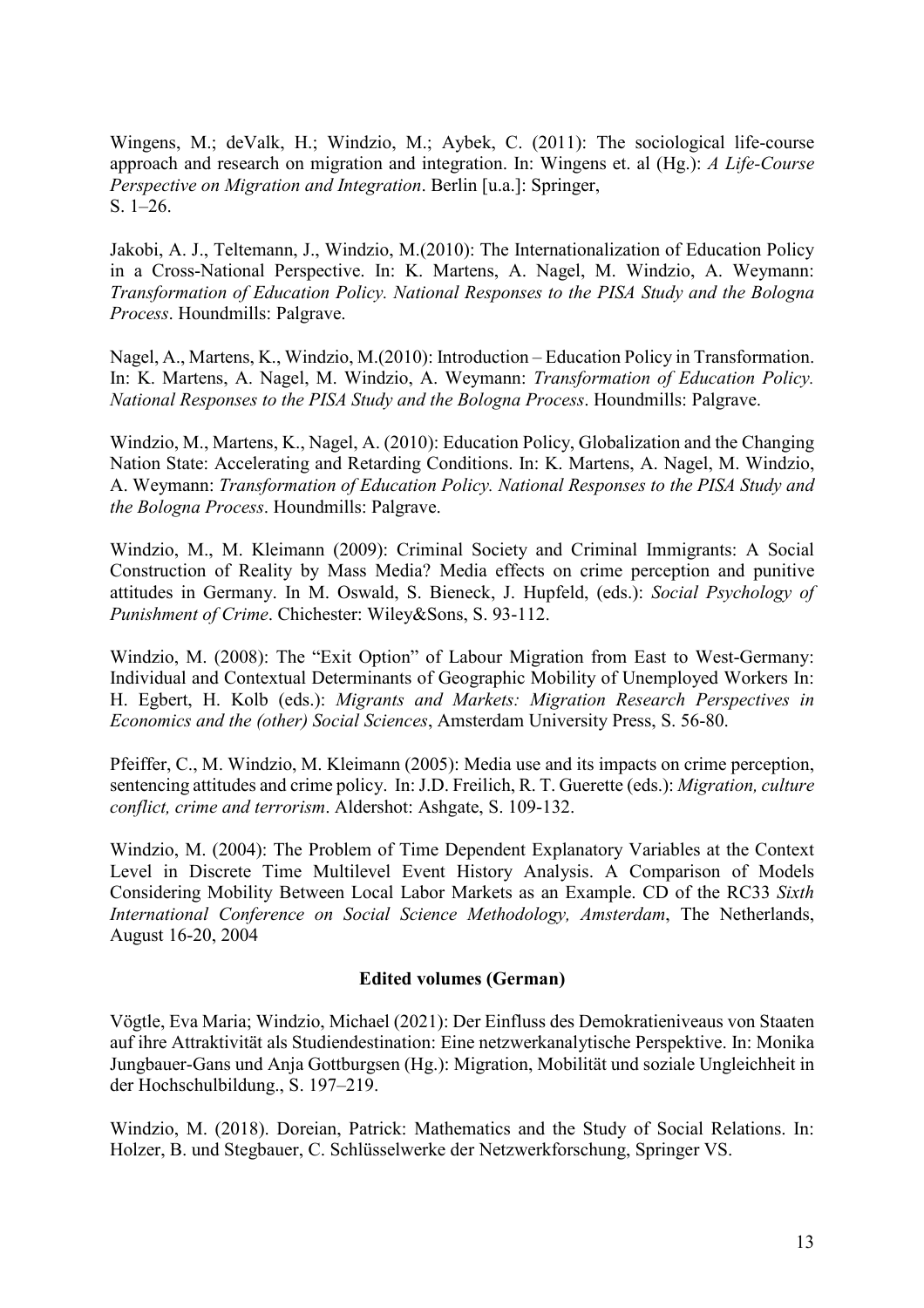Windzio, M. (2018). Snijders, Tom A.B: Stochastic actor-oriented models for network change. In: Holzer, B. und Stegbauer, C. Schlüsselwerke der Netzwerkforschung, Springer VS.

Windzio, M. (2018): Migration als soziales Problem. Assimilation, abweichendes Verhalten und Kriminalität. In: Hermann, Dieter; Pöge, Andreas (Hg.) (2018): Handbuch Kriminalsoziologie. Baden-Baden: Nomos. S. 369 – 382.

Giesselmann, M.; Windzio, M. (2018): Die Analyse von Längsschnittdaten. Ereignisanalyse und Fixed-Effects Panelregression. In: M. Giesselmann, K. Golsch, H. Lohmann und A. Schmidt (Hg.): Lebensbedingungen in Deutschland in der Längsschnittperspektive. Unter Mitarbeit von Hans-Jürgen Andreß. Wiesbaden: Springer VS, S. 285–300.

Windzio, M., Martens, K. (2016): Antriebskräfte und Folgen des Wandels von bildungspolitik. Transnationale Perspektiven. In: Schmid, J., Amos, K., Schrader, J., Thiel, A. (Hrsg.): Internationalisierte Welten der Bildung. Bildung und Bildungspolitik im internationalen Vergleich, S. 13-32. Baden-Baden: Nomos.

Teltemann, J.; Windzio, M. (2015): Soziologische Migrations- und Integrationsforschung. In: Débora Maehler und Heinz Ulrich Brinkmann (Hg.): Methoden der Migrationsforschung. Ein interdisziplinärer Forschungsleitfaden. Wiesbaden: VS Verl. für Sozialwissenschaften, S. 163– 190.

Baier, D.; Windzio, M. (2014): Sind gewalttätige Jugendliche in der Schule isoliert? – Eine Anwendung der Gesamtnetzwerkanalyse. In: St. Eifler, D. Pollich (Hg.): *Empirische Forschung über Kriminalität - Perspektiven und Herausforderungen.* Wiesbaden: VS Verlag für Sozialwissenschaften, S. 341–360.

Windzio, M.; Zentarra, A. (2014): Die kleine Welt der starken und schwachen Bindungen. Der Beitrag der Sozialkapital- und Netzwerktheorie zur Integrationsforschung. In: Bicer, E., Windzio, M., Wingens, M. (Hrsg.): *Soziale Netzwerke, Sozialkapital und ethnische Grenzziehungen im Schulkontext*. Wiesbaden: Springer VS.

Bicer, E.; Windzio, M., (2014a): Soziale Integration durch Kanten zwischen Knoten. Methoden und Daten in der netzwerkanalytischen Integrationsforschung. In: Bicer, E., Windzio, M., Wingens, M. (Hrsg.): *Soziale Netzwerke, Sozialkapital und ethnische Grenzziehungen im Schulkontext*. Wiesbaden: Springer VS.

Bicer, E.; Windzio, M. (2014b): "Besuch' mich mal zu Hause". Religion, Freundschaftsnetzwerke und Besuche zu Hause bei Kindern mit und ohne Migrationshintergrund. In: Bicer, E., Windzio, M., Wingens, M. (Hrsg.): *Soziale Netzwerke, Sozialkapital und ethnische Grenzziehungen im Schulkontext*. Wiesbaden: Springer VS..

Windzio, M., Wingens, M. (2014): Soziale Beziehungen in multiethnischen Gesellschaften. Die theoretischen Grundlagen von Integration, Assimilation, Multikulturalismus und ethnischen Grenzziehungen. In: Bicer, E., Windzio, M., Wingens, M. (Hrsg.): *Soziale Netzwerke, Sozialkapital und ethnische Grenzziehungen im Schulkontext*. Wiesbaden: Springer VS.

Windzio, M. (2014): Ethnisch-religiöse Grenzziehungen und die intergenerationale Einbettung von Hausaufgabenkontakten. Ein multivariates *p\** Probitmodell mit Instrumentvariablen für multiplexe Netzwerke. In: Bicer, E., Windzio, M., Wingens, M. (Hrsg.): *Soziale Netzwerke, Sozialkapital und ethnische Grenzziehungen im Schulkontext*. Wiesbaden: Springer VS.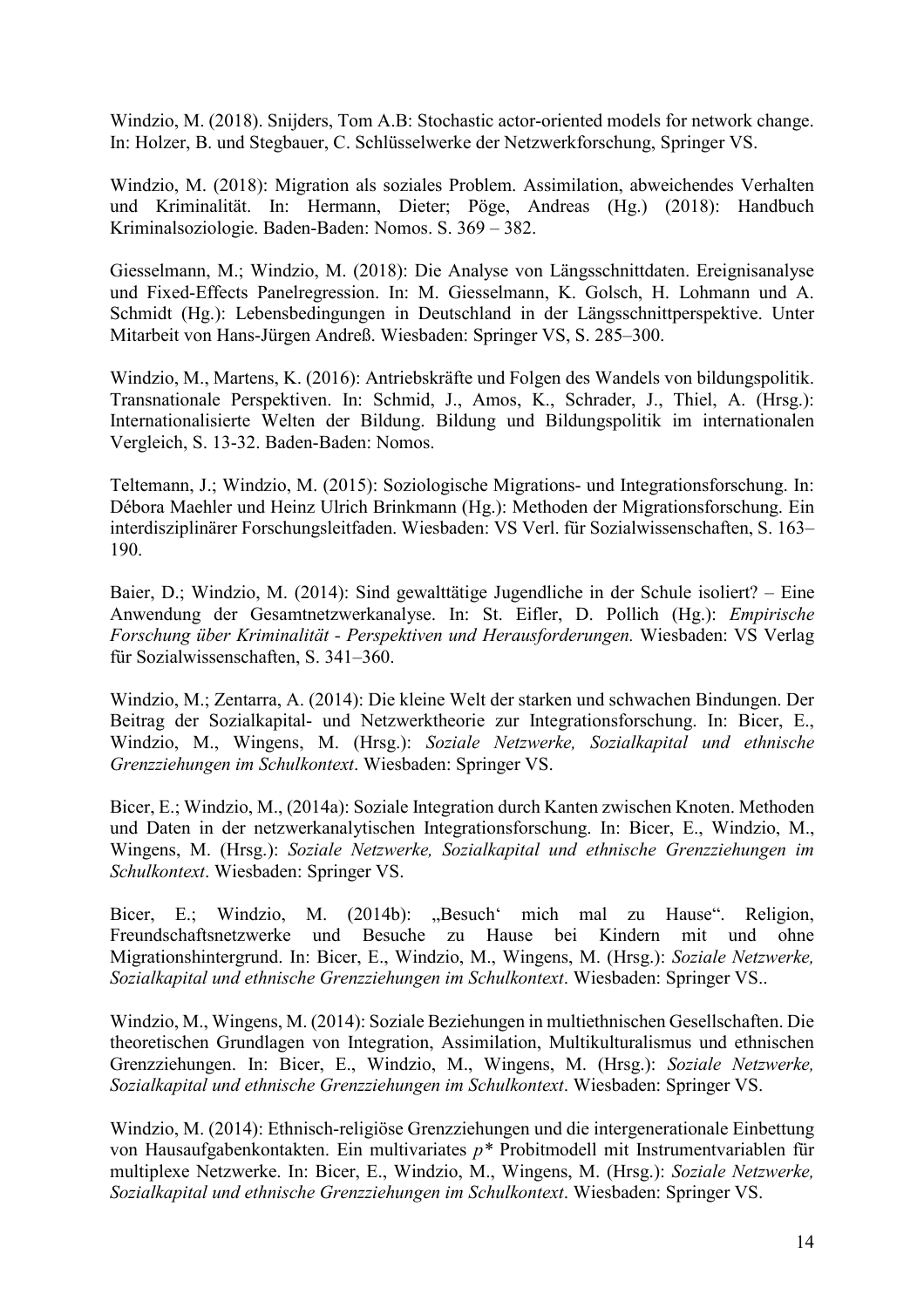Windzio, M. (2013): Räumliche Diffusion expressiver Delinquenz in Schulen und Stadtbezirken. Theorien der sozialen Ansteckung und ein empirischer Befund am Beispiel von Graffiti-Delikten. In: D. Oberwittler, S. Rabold, D. Baier (Hrsg.): *Städtische Armutsquartiere – kriminelle Lebenswelten?* Wiesbaden: VS Verlag, S. 193-216.

Windzio, M., Teltemann, Janna (2013): Empirische Methoden zur Analyse kontextueller Faktoren in der Bildungsforschung. In: Becker, R. (Hsrg.): *Bildungskontexte*. Springer VS Verlag für Sozialwissenschaften, S. 31-60.

Windzio, M. (2012): Räumliche Mobilität. In: Steffen Mau (Hg.): *Handwörterbuch zur Gesellschaft Deutschlands*. 3. Aufl. Wiesbaden: VS Verlag für Sozialwissenschaften, S. 664– 675.

Windzio, M. (2012): Ethnische Segregation in Freundschaftsnetzwerken. Unit-Non-Response und Imputation in einer Befragung von Schulklassen. In: M. Hennig, Ch. Stegbauer (Hrsg.): *Probleme der Integration von Theorie und Methode in der Netzwerkforschung*, VS Verlag, S. 75-94.

Windzio, M. (2010): Die Abwanderung Arbeitsloser von Ost- nach Westdeutschland. Zur »institutionellen Bindewirkung« des Wohlfahrtsstaates. In: I. Ostner, P. Krause (Hrsg.): *Leben in Ost- und Westdeutschland: Eine sozialwissenschaftliche Bilanz der deutschen Einheit 1990- 2010*. S. 277-297.

Windzio, M.; Huinink, J. (2010): Migration, regionale Entwicklung und die Integration von Zuwanderern. Eine kurze Einführung. In: Wolfgang-Ritter-Stiftung (Hg.): *Migration und regionale Entwicklung*. Oldenburg: Aschenbeck & Isensee.

Windzio, M. (2010): Warum begehen Jugendliche Graffiti-Delikte? Kriminologische und stadtsoziologische Perspektiven. In: A. Klee (Hrsg.): *Politische Kommunikation im städtischen Raum am Beispiel Graffiti*, Wiesbaden: VS Verlag, S. 67-90

Windzio, M., Aybek, C. (2010): Der Auszug aus dem Elternhaus junger Erwachsener türkischer und deutscher Herkunft: Die Rolle von Wertorientierungen und intergenerationalen Beziehungen. In: Andreas Ette, K. Ruckdeschel, R. Unger (Hrsg.): *Potenzial intergenerationaler Beziehungen. Chancen und Herausforderungen für die Gestaltung des demographischen Wandels*. Würzburg: Ergon. S. 249-282.

Windzio, M.(2008): Erhalt der niederdeutschen Sprache in egozentrierten sozialen Netzwerken. In: Institut für Niederdeutsche Sprache (Hrsg.): Frerk Möller: *Plattdeutsch im 21. Jahrhundert. Bestandsaufnahme und Perspektiven*. Bremen: Schuster Leer, S. 85-107.

Hillmann, F., Windzio, M. (2008): Migration und städtischer Raum: Chancen und Risiken von Segregation und Integration. In: dies. (Hsrg.): *Migration und städtischer Raum*, S. 9-30.

Baier, D., M. Windzio (2008): Zur Entwicklung der Jugendgewalt seit 1998 in den Städten München, Stuttgart, Hannover und Schwäbisch Gmünd. *DGS Kongressband*.

Windzio, M., D. Baier (2007): Soziale Netzwerke, Persönlichkeit und Jugendgewalt in der multiethnischen Gesellschaft: Wie einflussreich ist die informelle soziale Kontrolle gegenüber der "Kultur der Ehre" und der Selbstkontrolle? In: J. Lüdicke, M. Diewald (Hrsg.): *Soziale*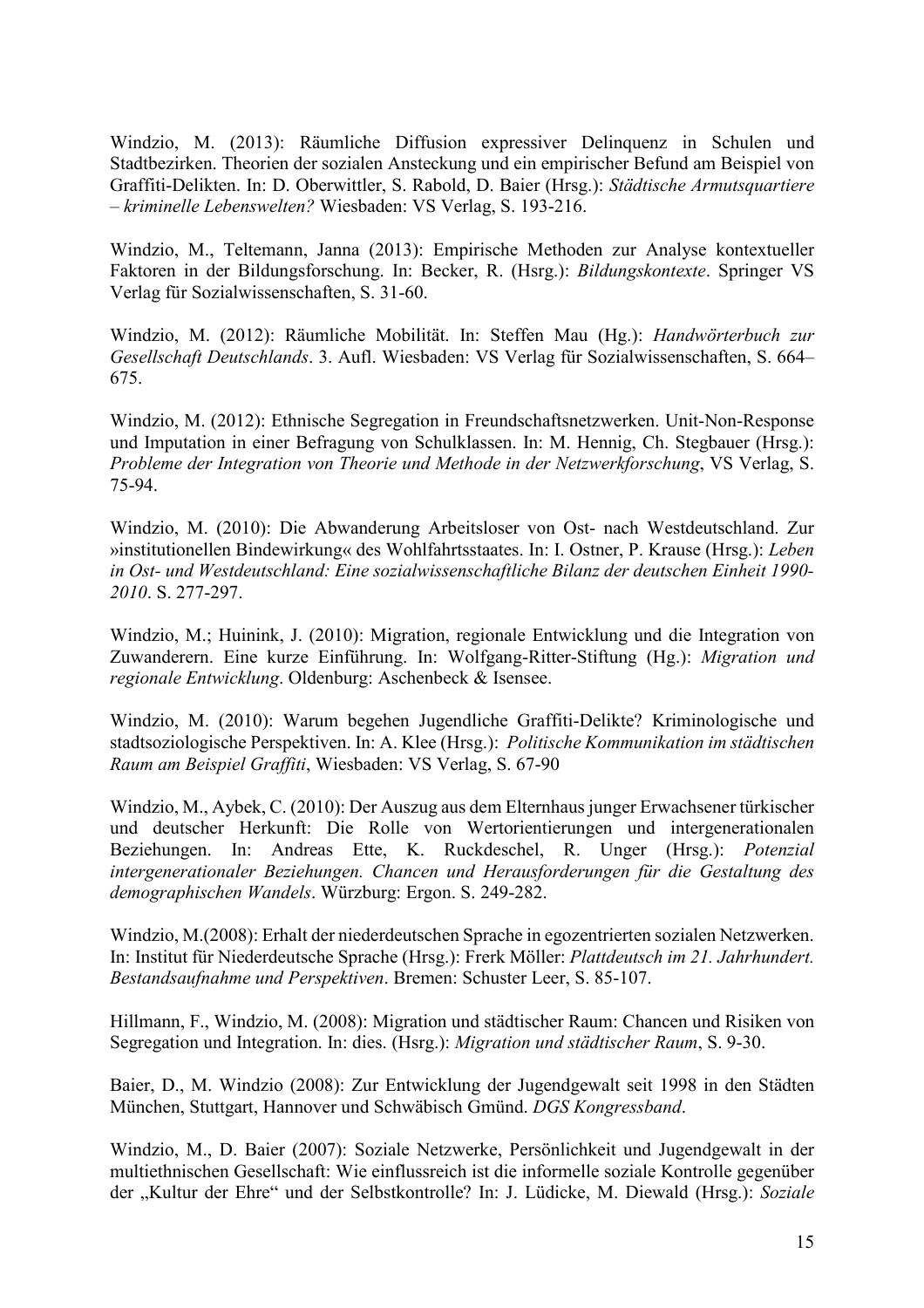*Netzwerke und soziale Ungleichheit. Zur Rolle von Sozialkapital in modernen Gesellschaften*. Wiesbaden: VS Verlag.S. 163-200

Windzio, M. (2007): Wer geht zuerst, wenn es für die Organisation schwierig wird? Eine organisationsökologische Analyse der Beschäftigung von Migranten und Frauen im sekundären Arbeitsmarkt. In: Hans J. Hummell (Hrsg.): *Die Analyse von Gesellschaften, Organisationen und Individuen in ihrem Zusammenhang. Theoretische und methodische Herausforderungen*. Tagungsberichte, Band 13. GESIS- IZ Sozialwissenschaften, Bonn.

Baier, D., Pfeiffer C., Windzio, M.(2006): Jugendliche mit Migrationshintergrund als Täter und Opfer. In: Heitmeyer, W., M. Schröttle (Hrsg.): *Gewalt. Beschreibungen, Analysen, Prävention*. Bundeszentrale für Politische Bildung, S. 240-268

Pfeiffer C., Windzio, M., Baier, D. (2006): Elf Vorschläge zur Gewaltvorbeugung und sozialen Integration. In: Heitmeyer, W., M. Schröttle (Hrsg.): *Gewalt. Beschreibungen, Analysen, Prävention*. Bundeszentrale für Politische Bildung, S. 276-290.

Windzio, M. (2004): Flexibilisierung der Beschäftigung durch Gründungen und Auflösungen von Organisationen. Der Ansatz der Organisationsökologie, in: Olaf Struck, Christoph Köhler (Hrsg.): *Beschäftigungsstabilität im Wandel*? München, Mering: Rainer Hampp Verlag.

Windzio, M. (2001): Übergänge und Sequenzen. Der Einfluss von Arbeitslosigkeit auf den weiteren Erwerbsverlauf. In: Sackmann, R./ Wingens, M. (Hg.): *Strukturen des Lebenslaufs. Übergang - Sequenz - Verlauf*. Weinheim: Juventa, S. 163- 198.

Windzio, M. (2000): Transformation als Experiment sozialen Wandels. Die Beobachtung von Lebensverläufen. In: Sackmann, R./Weymann, A./Wingens, M. (Hrsg.): *Die Generation der Wende. Berufs- und Lebensverläufe im sozialen Wandel*. Opladen: Westdeutscher Verlag, S. 259-274

Windzio, M., Rasztar, M. (2000): Gelegenheitsstrukturen beruflicher Mobilität, In: Sackmann, R., Weymann, A., Wingens, M. (Hrsg.): *Die Generation der Wende. Berufs- und Lebensverläufe im sozialen Wandel*. Opladen: Westdeutscher Verlag, S. 89-112.

Windzio, M., Wingens, M. (2000): "Die müssen Marktwirtschaft doch erst mal lernen ..." – Arbeitsplatzallokationen im ostdeutschen Transformationsprozess. In: Heinz, W. R. (Hrsg.): Übergänge – Individualisierung, Flexibilisierung und Institutionalisierung des Lebensverlaufs. *3. Beiheft der Zeitschrift für Sozialisationsforschung und Erziehungssoziologie*, S. 109-123.

Windzio, M., Weymann, A. (1999): Berufliche Mobilität im Transformationsprozeß. In: Glatzer, W., Ostner, I. (Hrsg.): *Deutschland im Wandel. Sozialstrukturelle Analysen*. Opladen, S. 175-189

#### **Review articles**

Windzio, Michael, 2019. Netzwerkforschung. *Kölner Zeitschrift für Soziologie und Sozialpsychologie* **71** (4), 681–684. 10.1007/s11577-019-00648-0.

Robert J. Sampson (2012): Great American City. Chicago and the enduring neighborhood effect. In: *Soziologische Revue* **37** (2014): 499-502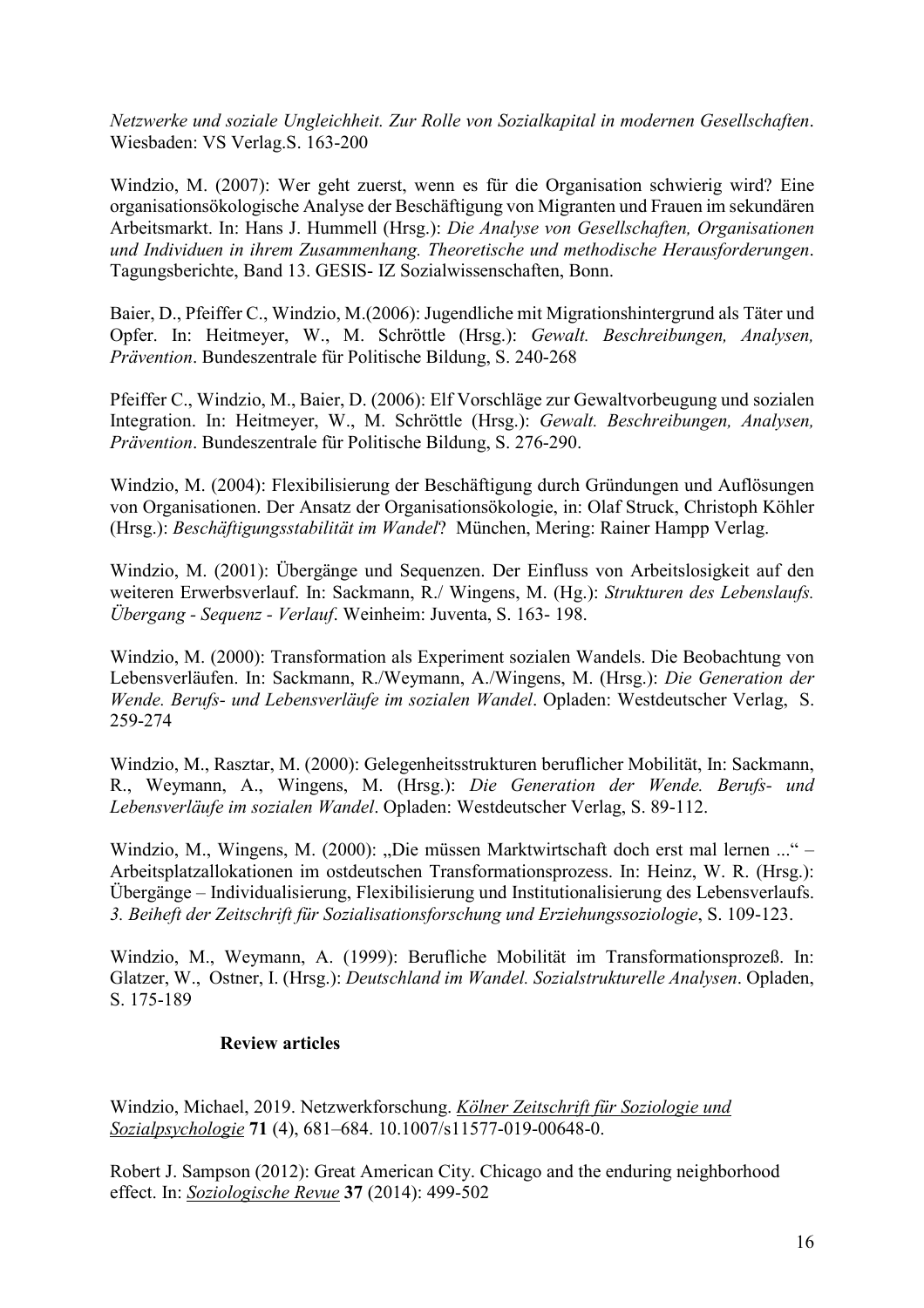Christof Wolf, Henning Best (2010): Handbuch der sozialwissenschaftlichen Datenanalyse. In: *Kölner Zeitschrift für Soziologie und Sozialpsychologie* **63** (2011): 331-335.

Stefan Kühl, Petra Strodtholz, Andreas Taffershofer (Hrsg.): Quantiative Methoden der Organisationsforschung. In: *Kölner Zeitschrift für Soziologie und Sozialpsychologie* **58** (2006): 184-186.

Stefan Kühl: Sisyphos im Management. Die vergebliche Suche nach der optimalen Organisationsstruktur. In: *Kölner Zeitschrift für Soziologie und Sozialpsychologie* **56** (2004): 199-201.

## **Working papers/other publications**

Schlicht-Schmälzle, R., Teltemann, J., Windzio, M. (2011): Deregulation of education? What does it mean for efficiency and equality? TranState Working paper No. 157

Windzio, M. (2010): Friendship Assimilation and Ethnic Homophily of Young Immigrants in the U.S. and Germany. AICGS Transatlantic Perspectives, December 2010, American Institute for Contemporary German Studies at Johns Hopkins University. http://www.aicgs.org/publication/friendship-assimilation-and-ethnic-homophily-of-youngimmigrants-in-the-u-s-and-germany/

Windzio, M. (2007): Predicting violence among incarcerated juvenile offenders. The role of strain as a result of fear of fellow inmates. In: *Hamburg Review of Social Sciences* **2**: 1-20.

Baier, D., Pfeiffer, C., Windzio, M.& Rabold (2006). Schülerbefragung 2005: Gewalterfahrungen, Schulabsentismus und Medienkonsum von Kindern und Jugendlichen. Abschlussbericht über eine repräsentative Befragung von Schülerinnen und Schülern der 4. und 9. Jahrgangsstufe. KFN.

Baier, D., Rabold, S., Lüdders, L., Pfeiffer, C., Windzio, M. (2006). Schülerbefragung 2005. Gewalterfahrungen, Schulschwänzen und Medienkonsum von Kindern und Jugendlichen. Materialien für die Praxis 3. KFN.

Baier, D., Rabold, S., Pfeiffer, C. & Windzio, M. (2006). Schülerbefragung 2005: Gewalterfahrungen, Schulabsentismus und Medienkonsum von Kindern und Jugendlichen in Thüringen. Abschlussbericht über eine repräsentative Befragung von Schülerinnen und Schülern der 4. und 9. Jahrgangsstufe. KFN.

Windzio M., R. Sackmann, K. Martens (2005). Types of Governance in Education – A Quantitative Analysis. TranState Working Paper No. 025/2005, SFB 597, University of Bremen.

Windzio, M.(2004): The impact of "social costs" of imprisonment on recidivism. Evidence from event history analysis. Paper presented at the 4th Annual conference of the European Society of Criminology, Amsterdam, August 25th to 28th.

Windzio, M.(2003). Dichteabhängigkeit der Gründungs- und Auflösungsraten von Organisationen. Überlegungen zur empirischen Analyse auf der "community ecology" Ebene.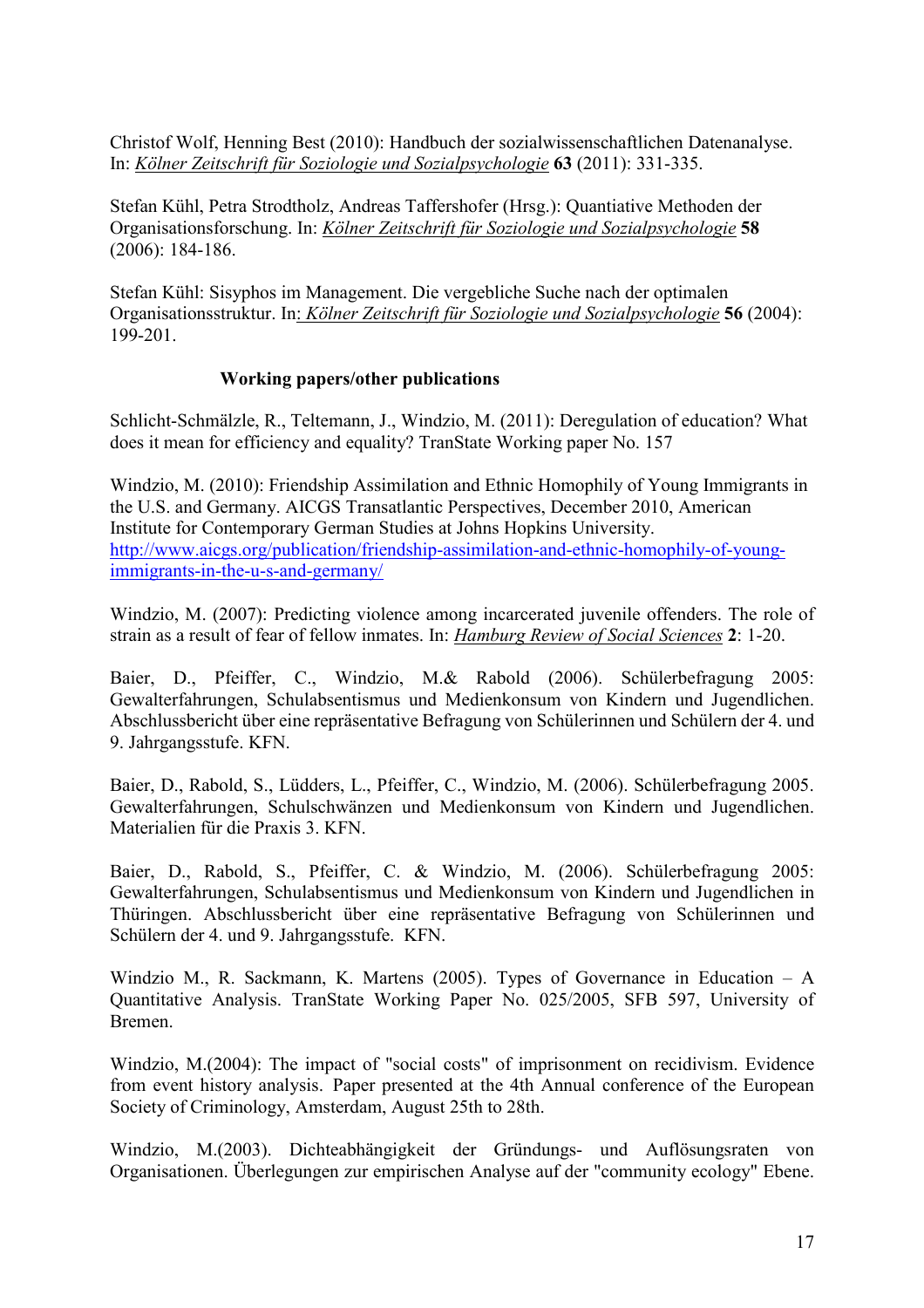Vortrag auf der Tagung "Empirische Projekte in der Organisationssoziologie" der AG Organisationssoziologie in der DGS am 17.5. 2003 in Bielefeld

Rasztar, M., Windzio, M.(2000): "Berufsverlaufsstudie Ostdeutschland". Feldbericht und Stichprobenevaluation 1. und 2. Panelwelle. Arbeitspapier Nr. 67 des SFB 186 der Universität Bremen.

### **Translations**

Pfeiffer, C., M. Windzio, M.Kleimann (2006): Media, zło i społeczeństwo. Wykorszystanie mediów i ich wpływ na postrzeganie przestepczości i postawy wobec polityki karnej. In: Archiwum Kryminologii 28: 33-55

#### **Presentations**

- 23.05.2019 **Negative ties in networks. Effects of social rank ambiguity and intergenerational closure dynamics.** Colloquium Department of Sociology, University of Groningen.
- 11.04.2018 **Does schoolwork cooperation improve pupils' grades and well-being in school? Results from social network and propensity score analysis.** Harvard Institute for Quantitative Social Science, Cambridge, Mass., Applied Statistics Workshop (Gov 3009). https://projects.iq.harvard.edu/applied.stats.workshop-gov3009/file/3720003
- 07.02.2017 **Social networks, migration and the integration of immigrants.** Network Seminar at the Nuffield College, Oxford
- 11.05.2016 **More than just walking distance. Immigrant residential segregation and visits-at-home networks.** Forschungskolloquium, Institut für Soziologie, Universität Köln.
- 09.04.2016 **Kausale Modellierung der Effekte von Kooperationsnetzwerken in Schulklassen. Das Problem der SUTVA beim propensity score matching.** Frühjahrstagung der Methodensektion, Duisburg.
- 26.06.2015 **The Network of International Student Mobility**. Sunbelt XXXV, Brighton (with Eva Voegtle)
- 26.06.2015 **The network of global migration 1990-2013. Using ERGMs to test theories of migration patterns between countries**. Sunbelt XXXV, Brighton
- 25.10.2014 **Does joint schoolwork improve pupils' grades and well-being in school? Results from social network and propensity score analysis.**  Paper presented at the ESA RN21 / EOMC Conference October Oct. 24-25, 2014, GESIS Mannheim.
- 03.06.2014 **Spatial context and networks**.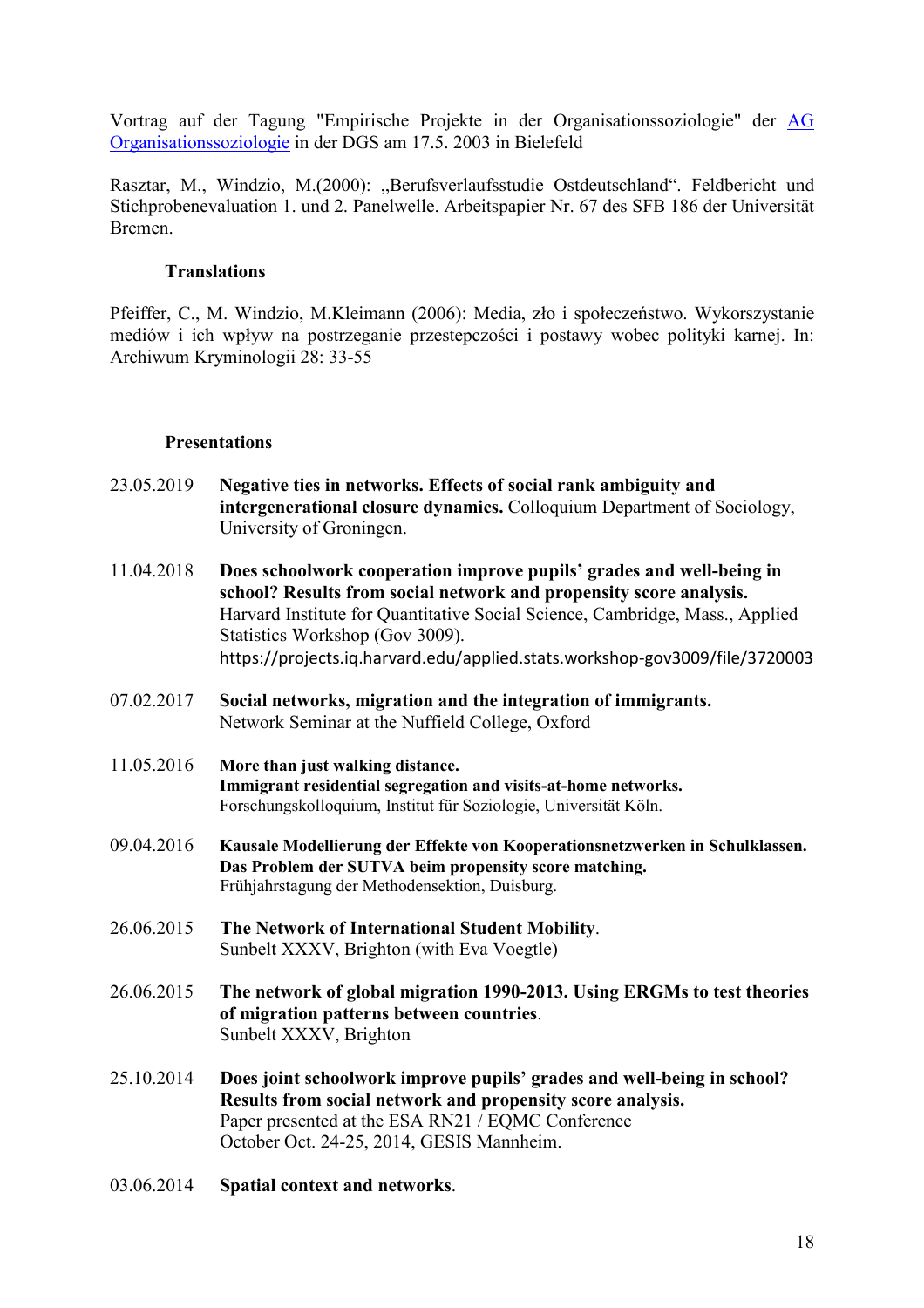**The influence of residential segregation on selection into multiplex social networks**. ZiF Workshop: Defining neighbourhoods to measure contextual effects on inequalities: large or small? Pre-defined or self-defined? University of Bielefeld

- 30.05.2014 **Immigrant integration between social structure and individual action. "Ethnic groups", ethnic boundaries and social production functions.**  Workshop "Explanatory Theories in Migration Research", Ethnologisches Seminar der Universität Zürich.
- 04.03.2014 **Verbesserung der Schulnoten durch gemeinsame Hausaufgabenbearbeitung? Ergebnisse einer kombinierten Netzwerk- und Propensity Score Analyse**. 2. Tagung der Gesellschaft für Empirische Bildungsforschung (GEBF), Universität Frankfurt
- 24.05.2013 **Immigrant Children and their Parents: Is There an Intergenerational Embeddedness of Integration into Social Networks?** XXVIII Sunbelt Conference, Hamburg
- 03.10.2012 **Integration und ethnische Segregation in der Vielfalt multiplexer Netzwerke. Wie kann man den Grad der ethnischen Netzwerksegregation über unterschiedliche Kontaktdimensionen hinweg vergleichen**? (mit E. Bicer). DGS Kongress, Bochum.
- 10.07.2012 **Multilevel Models in Multi-Population Organizational-Ecology Research**. Poster Presentation at the World Organizational Ecology Conference, Kopenhagen.
- 30.03.2012 **Sind Russlanddeutsche im Jugendstrafvollzug gewalttätiger? Ein multiplemembership Mehrebenenmodell mit within-Panelschätzern**. Tagung der DGS-Methodensektion in Bremen
- 15.01.2012 **Organizational Ecology of Immigrant Employment and Ecological Communities. A multilevel perspective.** European Organizational Ecology Conference, Tilburg.
- 18.11. 2010 **Friendship Assimilation and Ethnic Homophily of Young Immigrants in the U.S. and Germany**. Presentation at the AICGS, Washington D.C.
- 25.09.2010 **Interethnic friendship networks and support in homework**. TH Marshall lectures, University of Bremen: Integration and Inequality in Educational Institutions, Bremen.
- 25.02.2010 **Die Erhebung und Analyse von Netzwerken in Schulklassen: Anonymisierter Feldzugang und der Umgang mit Unit-Nonresponse in p\*- Modellen**. AG Netzwerkforschung der DGS: Netzwerke erfassen, analysieren und verstehen, Berlin.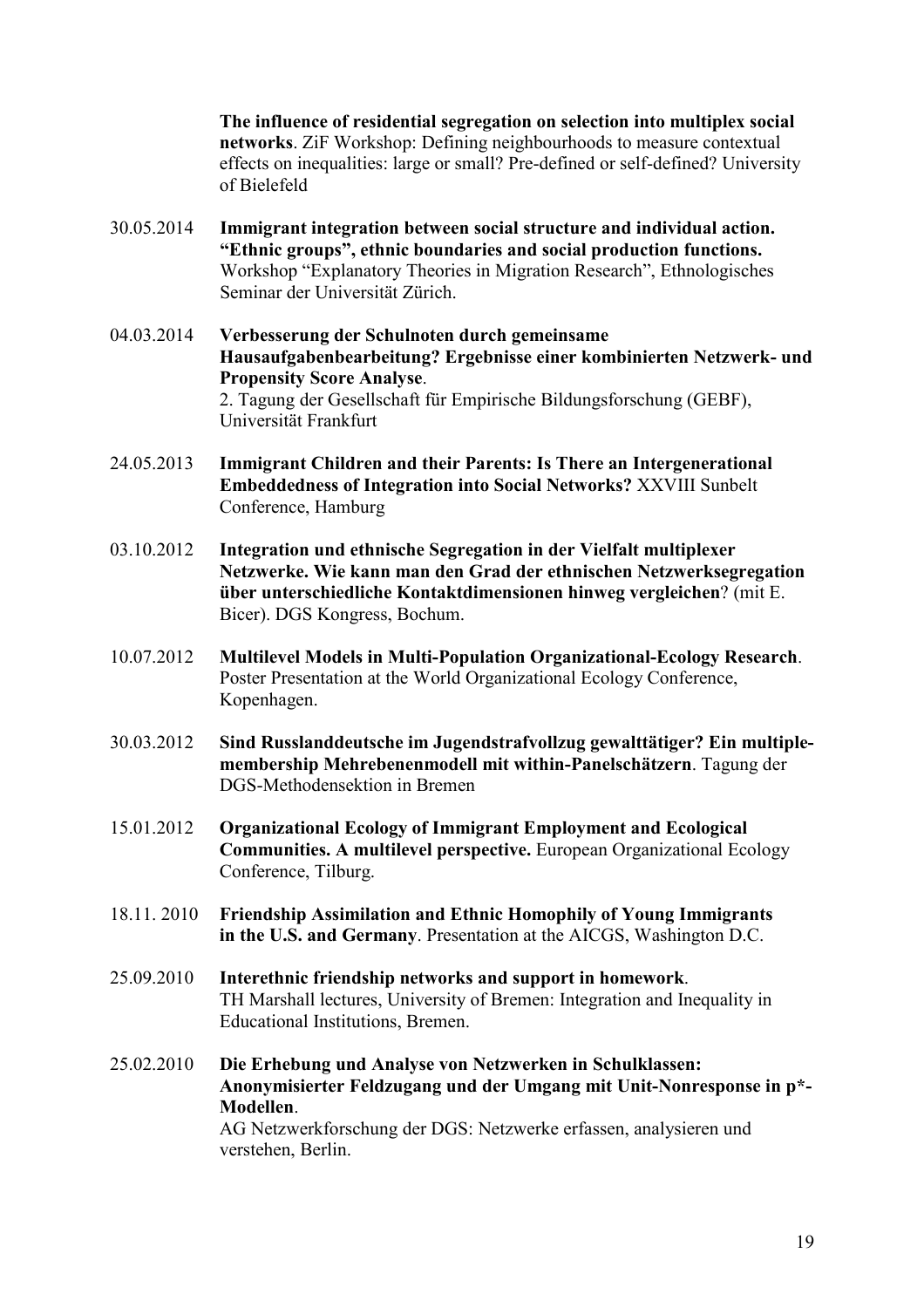- 02.03.2010 **Religiousness and Networks of Making Visits at Home of Immigrant and Native Children** (with Matthias Wingens). Understanding the Dynamics of Migration: Family, Generations and Inequality), European University Institute, Florence
- 08.12.2008 **Peer networks and friendship assimilation of immigrant children**. MZES Kolloquium, University of Mannheim.
- 06.12.2008 **Leaving parental home of Turkish immigrants and native Germans**. The role of family related norm orientations. Paper presented at the international conference "Migration and the life course", Bremen.
- 10.10.2008 **Warum begehen Jugendliche Graffiti-Delikte? Räumliche Diffusion niedrigschwelliger Delinquenz in Schulen und Nachbarschaften.** Ad hoc Gruppe "Unsicherheit und Kriminalität im großstädtischen Raum", Kongress der Deutschen Gesellschaft für Soziologie, Jena.
- 08.10.2008 **Ökonomische Selbstständigkeit von Migranten: Gründungschancen und Auflösungsrisiken durch soziale Einbettung in kleinräumige Kontexte** (mit R. Schunck). Sektionssitzung, "50 Jahre Arbeitsmigration in Deutschland – Von der verdrängten zur 'nachholenden Integration'?", Kongress der Deutschen Gesellschaft für Soziologie, Jena.
- 20.06.2008 **Auszug aus dem Elternhaus bei jungen Erwachsenen türkischer Herkunft:** erste Ergebnisse und weiterführende theoretische Argumente. Bedingungen und Potenziale intergenerationaler Beziehungen. Konferenz im Rahmen des Gender & Generations Programme, Wiesbaden (Can Aybek).
- 07.06.2008 **Erhalt der niederdeutschen Sprache in egozentrierten sozialen Netzwerken.** Vortrag gehalten auf der Mitgliederversammlung des Instituts für Niederdeutsche Sprache, Bremen.
- 06.11.2007 **Time-Varying Contexts: Two Applications in Migration Research**. Workshop on "Multilevel Event History Analysis in Family and Fertility Research". Max Planck Institute for Demographic Research Rostock.
- 23.03.2007 **Migranten im sekundären Arbeitsmarkt? Beschäftigtenfluktuation Nichtdeutscher in organisationsökologischer Perspektive**. Frühjahrstagung 2007 der Sektion Modellbildung und Simulation der Deutschen Gesellschaft für Soziologie. Kunsthalle Kiel.
- 2.12.2006 **Employment careers and demographic change in the German public sector. Theoretical concepts and data sets.** German-Polish Symposium of the Sonderforschungsbereich 580 "Demography: A Challenge for the Public Sector", 1.-2.12.2006, Halle.
- 12.10.2006 **Wer muss gehen, wenn es für die Organisation schwierig wird? Beschäftigtenfluktuation im sekundären Arbeitsmarkt aus organisationsökologischer und institutionalistischer Perspektive**. Vortrag auf dem DGS Kongress, Kassel.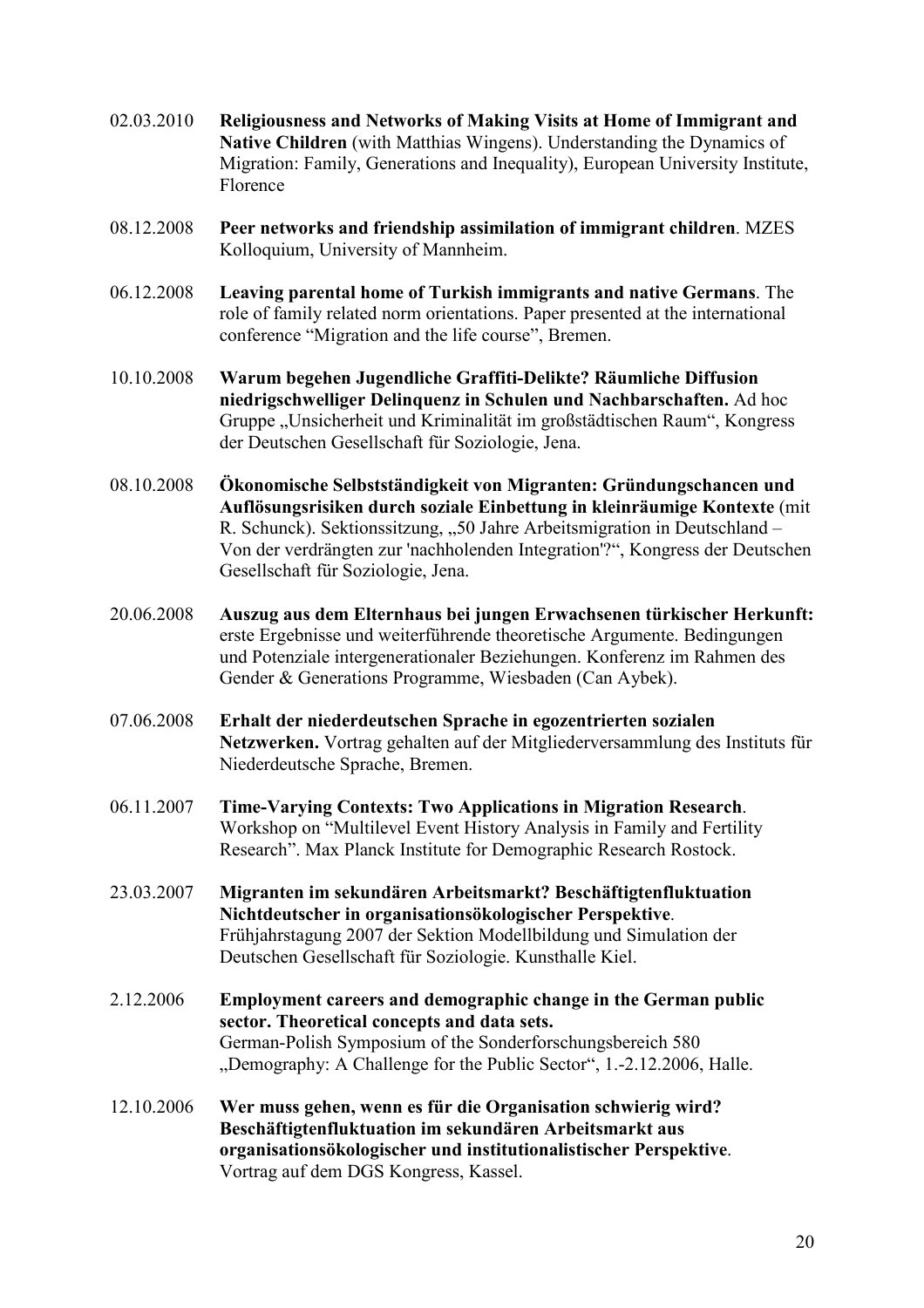- 28.09.2006 **Self-control, social norms, and social bonds: Comparing the relevance of different motivations of serious violent behaviour.**  International Conference on Motivation, Landau, Sept. 27-30<sup>th</sup>, 2006.
- 27.08.2006 M. Windzio, D. Baier: **Violent behaviour of young immigrants in Germany: The relevance of self-control, culture of honour and social bonds.** Paper presented at the  $6<sup>th</sup>$  Conference of the European Society of Criminology, August 26-29th, 2006, Tübingen.
- 27.08.2006 D. Baier, M. Windzio: **The influence of ethnic composition and local concentration of peer-networks on violence.** Paper presented at the 6<sup>th</sup> Conference of the European Society of Criminology, August  $26-29<sup>th</sup>$ , 2006, Tübingen.
- 27.08.2006 C. Pfeiffer, M. Windzio: **Crime perception, sentencing attitudes and crime policy: the role of the mass media.** Paper presented at the  $6<sup>th</sup>$  Conference of the European Society of Criminology. August  $26-29^{th}$ , 2006.
- 05.08.2006 **The criminal society a social construction of reality due to mass media? Effects of using private television news on crime perception and punitive attitudes.**  Paper presented at the 11th International Social Justice Conference Social Justice in a World of Change: Interdisciplinary Approaches August 2-5, 2006, Berlin.
- 25.07.2006 **Misconduct of juvenile offenders in prison: Are ethnic German immigrants from the former USSR more violent? A logistic multilevel panel model using data from prisoner's personal files.**  Paper presented at the RC33 Session in the 16th ISA World Congress of Sociology, Durban, South Africa.
- 25.03.2006 **Zeitveränderliche Kontextvariablen in der Mehrebenen-Ereignisanalyse. Ein Modellvergleich.**  Vortrag gehalten auf der Frühjahrstagung der Sektion "Methoden der empirischen Sozialforschung" in der DGS.
- 28.01.2006 The "exit option" of labour migration from East to West Germany. Migration research in Economics and the other Social Sciences. Joint Workshop of the Network of Excellence >International Migration, Integration and Social Cohesion< (IMISCOE) and the >International Network of Economic Research‹ (INFER) e.V. 28/29 January, 2006 University of Osnabrück

10.11.2005 **Soziale Netzwerke, Persönlichkeit und abweichendes Verhalten: Wie einflussreich ist die informelle soziale Kontrolle gegenüber der Selbstkontrolle?** Vortrag gehalten auf Herbsttagung "Soziale Netzwerke und Sozialkapital" der Sektion "Soziale Ungleichheit und Sozialstrukturanalyse" in der DGS.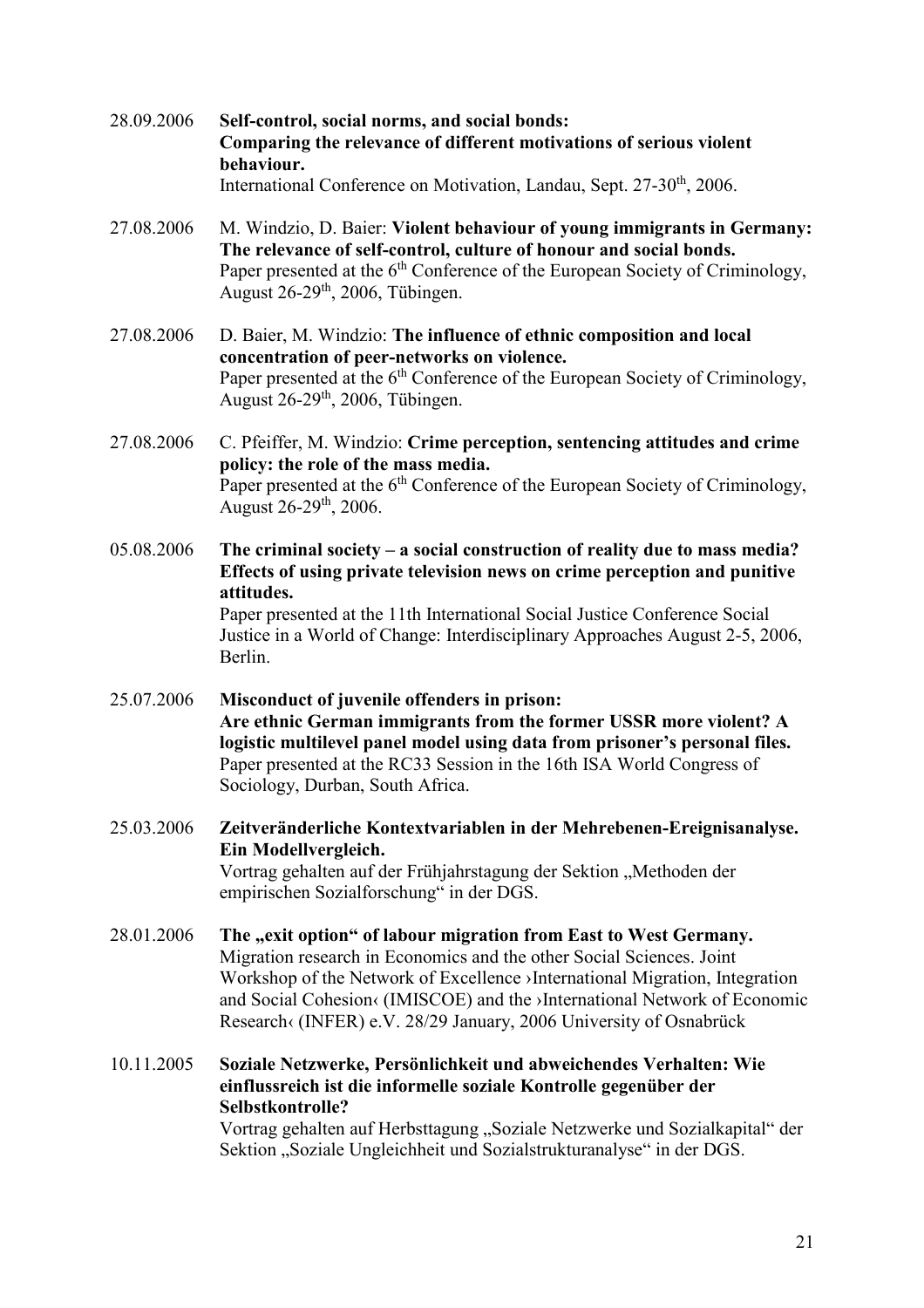| 16.10.2005 | Kultur der Ehre, Selbstkontrolle und Gewaltdelikte von Jugendlichen. Das<br>"zero-inflated" Regressionsmodell für Zähldaten.<br>Vortrag vor der Berufungskommission Professur "Methoden der empirischen<br>Sozialforschung", Freie Universität Berlin.                         |
|------------|--------------------------------------------------------------------------------------------------------------------------------------------------------------------------------------------------------------------------------------------------------------------------------|
| 13.10.2005 | Abwanderung aus Ostdeutschland als "exit" Option.<br>Individuelle und strukturelle Ursachen räumlicher Mobilität infolge von<br>Arbeitslosigkeit.                                                                                                                              |
|            | Vortrag vor der Berufungskommission Juniorprofessur "Soziologie mit dem<br>Schwerpunkt Stadt- und Regionalsoziologie", Universität Bremen.                                                                                                                                     |
| 22.09.2005 | Hosser, D., Windzio, M.& Greve, W.: Scham, Schuldgefühle und<br>Delinquenz: eine Längsschnittuntersuchung junger Strafgefangener.<br>Vortrag gehalten auf der 11. Arbeitstagung der Fachgruppe Rechtspsychologie.<br>Bern.                                                     |
| 22.09.2005 | Suhling, S., Windzio, M.(2005). Moderating impacts of sentencing goals and<br>self-efficacy in predicting punitivity by crime victimisation and fear of<br>crime.<br>11. Arbeitstagung der Fachgruppe Rechtspsychologie. Bern.                                                 |
| 03.09.2005 | Is there a deterrent effect of pains of imprisonment? The impact of "social<br>costs" of first incarceration on the hazard rate of recidivism.<br>5th Annual conference of the European Society of Criminology - Cracow 2005                                                   |
| 02.09.2005 | Grievous bodily harm offences committed by juveniles: Ethnic, cultural<br>and family factors on prevalence, incidence and onset in the life course.<br>5th Annual conference of the European Society of Criminology - Cracow 2005                                              |
| 10.08.2005 | The social ebeddedness of "pains of imprisonment". The impact of norm-<br>orientation on being afraid of fellow inmates and violence among<br>incarcerated juvenile offenders. World Congress of Criminology,<br>Philadelphia, 8.8.-11.8. 2005                                 |
| 02.12.2004 | Kriminalitätsfurcht und subjektive Wahrnehmung der<br>Kriminalitätsentwicklung in der Bevölkerung. ZUMA Workshop der<br>Abteilung Soziale Indikatoren Subjektives Wohlbefinden und subjektive<br>Indikatoren: Konzepte, Daten und Analysen" Mannheim, 2. - 3. Dezember<br>2004 |
| 23.09.2004 | Media use, Perception of Crime, and punitivity (need for punishment).<br>Paper presented at the annual MediaTenor Conference, 22.-24.9., Bonn-<br>Petersberg.                                                                                                                  |
| 27.08.2004 | The impact of "social costs" of imprisonment on recidivism. Evidence<br>from event history analysis. Paper presented at the 4th Annual conference of<br>the European Society of Criminology, Amsterdam, The Netherlands, August<br>25th to 28th.                               |
| 19.08.2004 | Time Series Cross Section Analysis (TSCS) of Proportions Data with<br>Random Coefficients. A Flexible Model and its Application in Regional<br>Science. Paper presented at the RC33 Sixth International Conference on                                                          |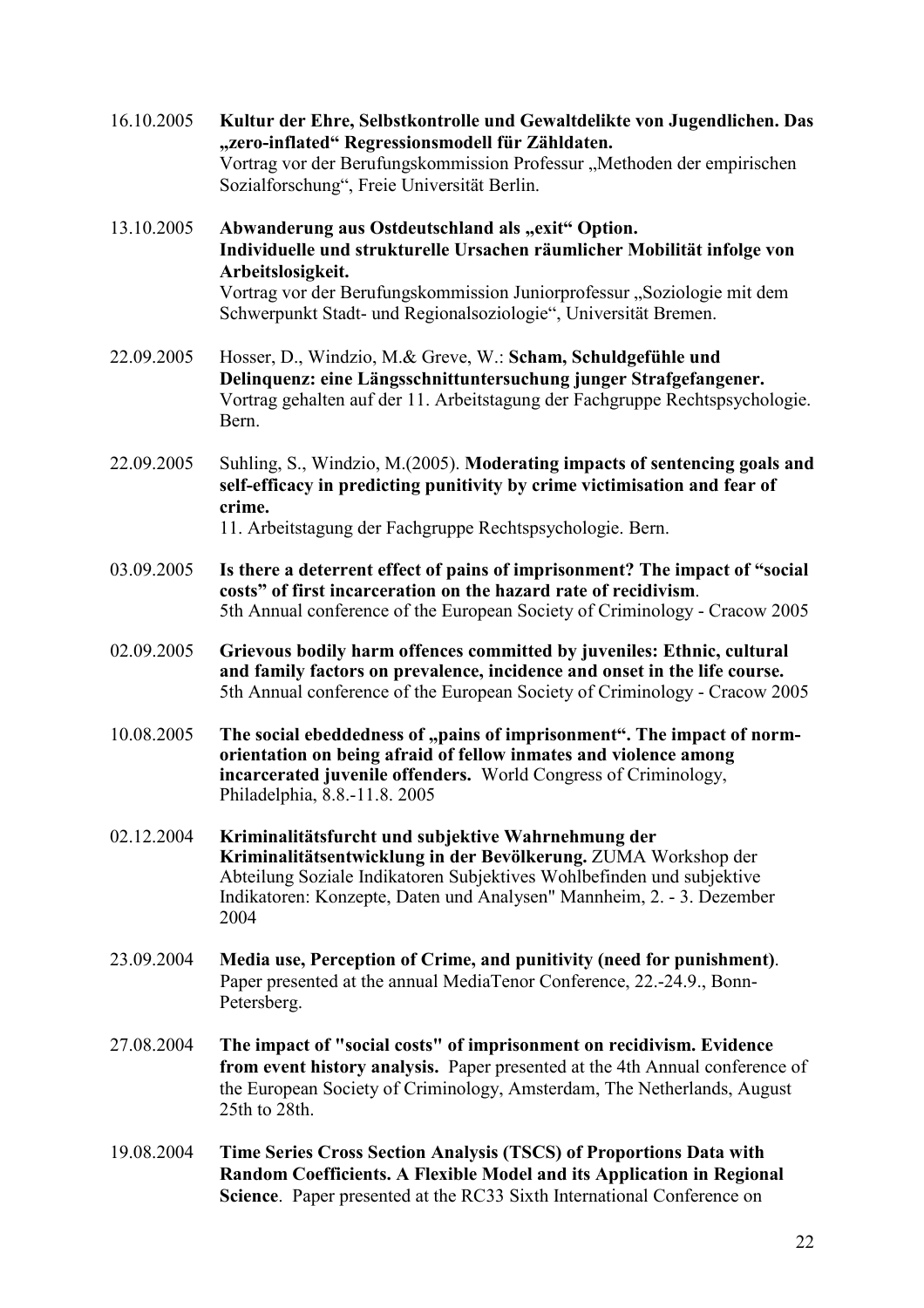Social Science Methodology, Amsterdam, The Netherlands, August 16-20, 2004.

- 19.08.2004 **The Problem of Time Dependent Explanatory Variables at the Context Level in Discrete Time Multilevel Event History Analysis. A Comparison of Models Considering Mobility Between Local Labor Markets as an Example.** Paper presented at the RC33 Sixth International Conference on Social Science Methodology, Amsterdam, The Netherlands, August 16-20, 2004
- 23.04.2004 **Who must leave the Organization in bad times and who can stay? Testing the relevance of modern conceptions of social justice from an ecological point of view.** DGS-Arbeitsgruppe Organisationssoziologie zum Thema "Organizations, Social Justice and Social Inequality", Humboldt University, Berlin
- 05.07.2003 **Flexibilisierung der Beschäftigung durch Gründungen und Auflösungen von Organisationen. Der Ansatz der Organisationsökologie**. Tagung "Beschäftigungsstabilität im Wandel?", Sonderforschungsbereich 580, Universität Jena.
- 16. 05.2003 **Dichteabhängigkeit der Gründungs- und Auflösungsraten von Organisationen. Überlegungen zur empirischen Analyse auf der Community Ebene.** 5. Tagung der DGS-Arbeitsgruppe Organisationssoziologie.
- 13.12.2003 **The "Ecological Dynamics" of the Social Structure in Organizations. A Two Step Multilevel Model of the Impact of the Organizational Dissolution Rate on Labor Market Mobility** 25th Anniversary Celebration of Organizational Ecology, Graduate School of Business, Stanford University
- 24.05.2002 **Sind die Befunde der organisationsökologischen Forschung auf alle Organisationstypen verallgemeinerbar? Eine Mehrebenenanalyse von Organisationsauflösungen.** Insitutskolloquium am Max-Planck-Institut für Bildungsforschung, Berlin.
- 12.04.2002 **Parallele soziale Prozesse. Ein zweistufiges Mehrebenenmodell mit stochastischer Komponente.** Frühjahrstagung der DGS-Sektion Methoden der empirischen Sozialforschung, Göttingen.
- 17.11.2001 **Sind die Befunde der organisationsökologischen Forschung auf alle Organisationstypen verallgemeinerbar?** DGS-Arbeitsgruppe Organisationssoziologie, Tagung zum Thema: Organisatorische Diversität und gesellschaftliche Differenzierung, München.
- 28.09. 2001 **Transitions and Sequences. The Influence of Unemployment on the Subsequent Employment Trajectory.**